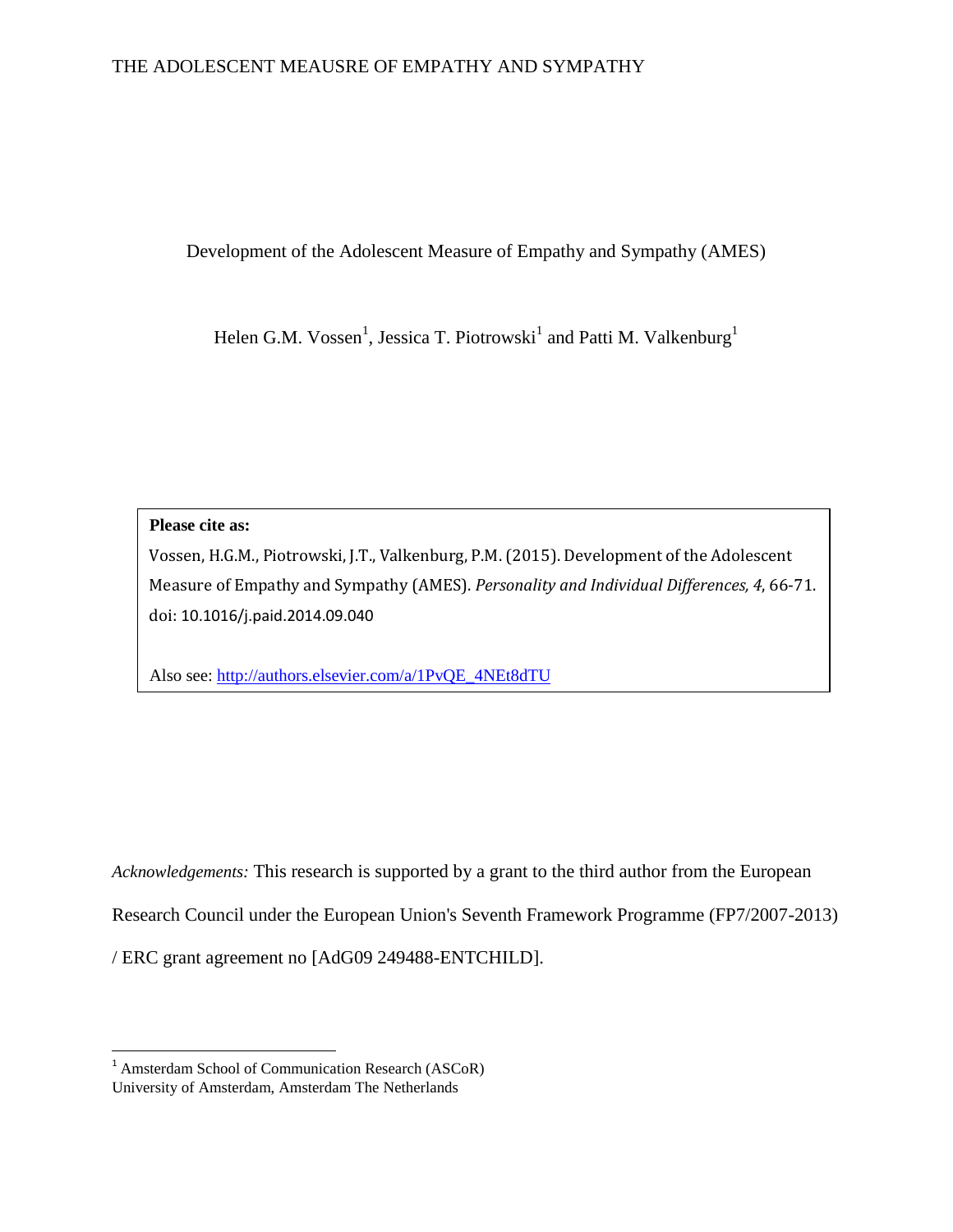#### Abstract

The aim of the present study was to develop and validate a new instrument to measure empathy and sympathy in adolescents that differentiates between empathy and sympathy, and balances its emphasis on affective and cognitive empathy. The psychometric properties of the Adolescent Measure of Empathy and Sympathy (AMES) were established in two studies. In the first study, among 499 adolescents (10 -15 years old), the structure of the AMES was investigated and the number of items was reduced. In the second study, among 450 adolescents, test-retest reliability and construct validity of the AMES was evaluated. Results indicate that the AMES met the standards of reliability and validity. By specifically distinguishing between affective empathy and sympathy, the AMES provides a distinct advantage over existing measurement tools and is useful in elucidating the relationship between empathy and behavior in adolescents.

*Keywords*: affective empathy, cognitive empathy, sympathy, adolescents.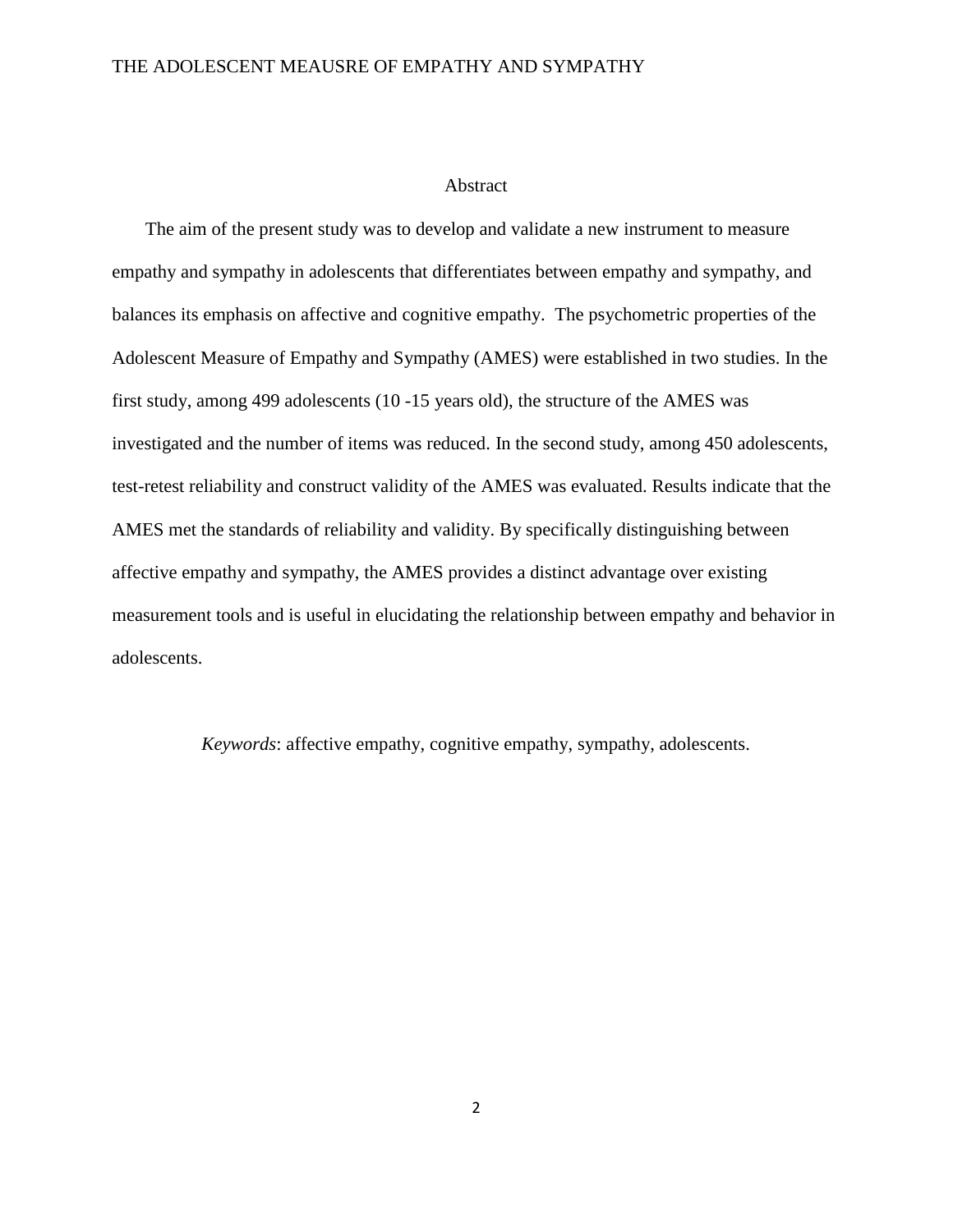# **1. Introduction**

Empathy plays an important role in the development of social behavior in adolescents. In its early days, researchers studying empathy mainly emphasized its affective nature and defined it as a vicarious emotional response to the perceived emotion of others (e.g., Mehabrian & Epstein, 1972; Stotland, 1969). Later, researchers acknowledged that this one-dimensional view of empathy erroneously omits the role of cognition. To that end, researchers now posit that empathy is a multidimensional concept consisting of both an affective and cognitive component (e.g., Feshbach, 1975, 1997; Hoffman, 2001). Whereas the affective component pertains to the experience of another person's emotional state, the cognitive component refers to the comprehension of another person's emotions. Although empirical literature has not consistently distinguished between these two subtypes of empathy, neurological research has indeed shown that these components reflect independent processes and are governed by separate brain systems (Nummenmaa, Hirvonen, Parkkola, & Hietanen, 2008; Shamay-Tsoory, Aharon-Peretz, & Perry, 2009).

Trait empathy has most commonly been studied in relation to prosocial and moral behavior of children and adolescents. The research to date has shown that adolescents with higher levels of trait empathy exhibit more prosocial and altruistic behavior (McMahon, Wernsman, & Parnes, 2006; Roberts & Strayer, 1996) whereas adolescents with lower levels of empathy have been shown to be more aggressive (Jolliffe & Farrington, 2004, 2006b; Richardson, Hammock, Smith, Gardner, & Signo, 1994). Given the important role of empathy in the social behavior, it is critical that researchers have a valid way of assessing this construct. At present, there are several scales available for researchers to use. These include the 'Index of Empathy for Children and Adolescents'(IECA, Bryant, 1982), the empathy subscale from the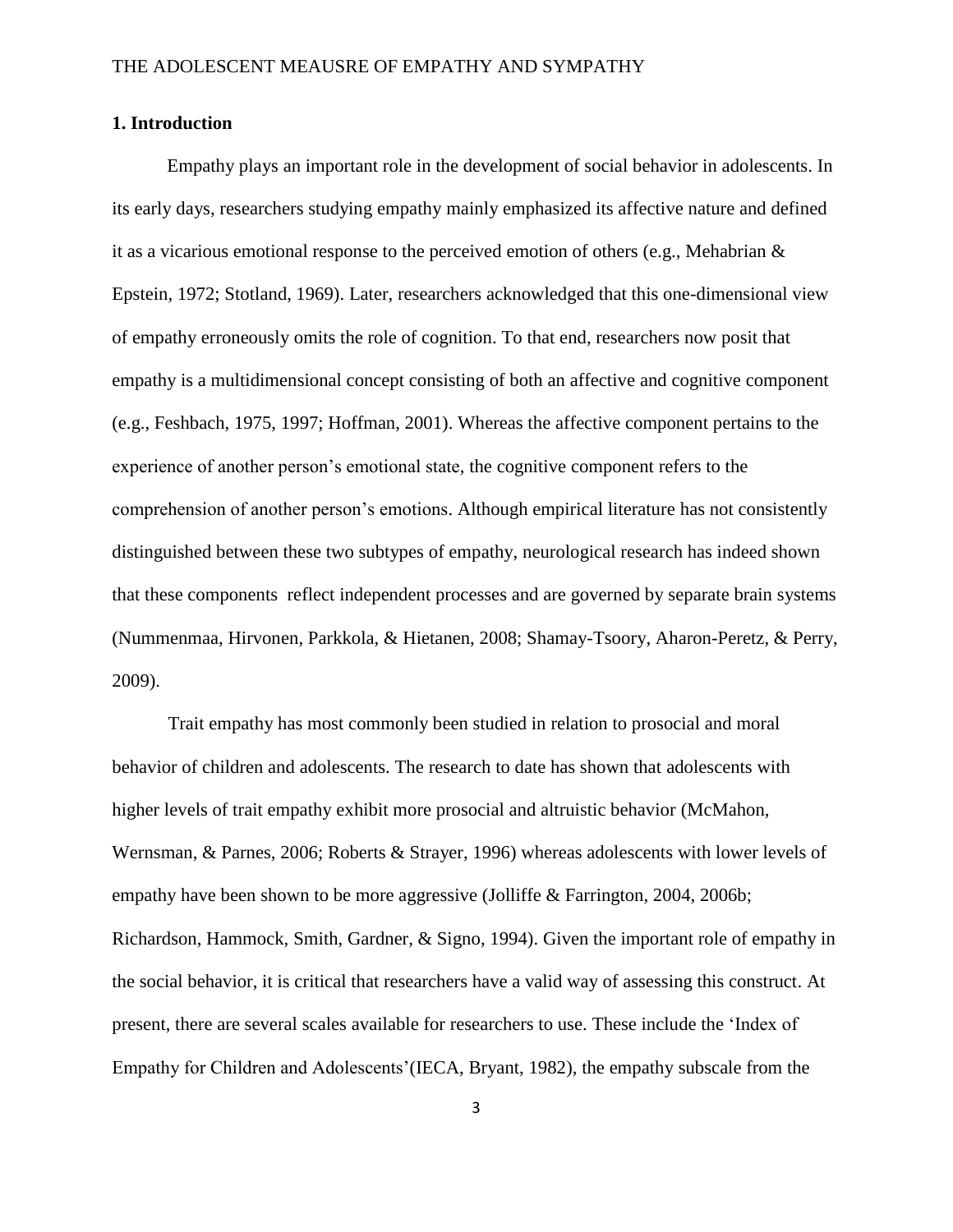Children's Behavior Questionnaire (CBQ, Rothbart, Ahadi, & Hershey, 1994), the Interpersonal Reactivity Index (IRI, Davis, 1980) and the Basic Empathy Scale (Jolliffe & Farrington, 2006a). Although widely used, there are several critical limitations to these scales.

First, some of these scales do not distinguish between an affective and a cognitive component of empathy. Rather, they measure empathy as a single construct (e.g., IECA and the CBQ). Second, in many of the existing scales, item wording is often ambiguous. Items such as "I often get swept up in my friend's feelings" from the BES or "I am often quite touched by things I see happen" from the IRI are likely to result in differences in interpretation (i.e., what does it mean to be swept up or quite touched?). Given that ambiguous and vague items result in decreased measurement validity (de Leeuw, Borgers, & Smits, 2004), efforts to ensure that items are clear and unambiguous are justified.

Lastly, several empathy scales equate affective empathy with sympathy (e.g. IRI and IECA). Affective empathy and sympathy are both emotional reactions to the perceived emotions of another person. However, in the case of empathy, the emotion is the same as the emotion of the other person (emotion congruence). With sympathy, however, individuals experience feelings of concern and sorrow about distressful events in another person's life (Clark, 2010). Some researchers believe that sympathy actually results from affective empathy (Eisenberg  $\&$ Fabes, 1990), but few assessments actually distinguish between them. In the IECA (Bryant, 1982), there are several items that measure sympathy instead of empathy (e.g., "It makes me sad to see a girl who can't find anyone to play with"). Similarly, the empathic concern subscale of the IRI consists of items which are much more closely aligned to sympathy than to empathy (e.g., "When I see someone being taken advantage of, I feel kind of protective towards them")

4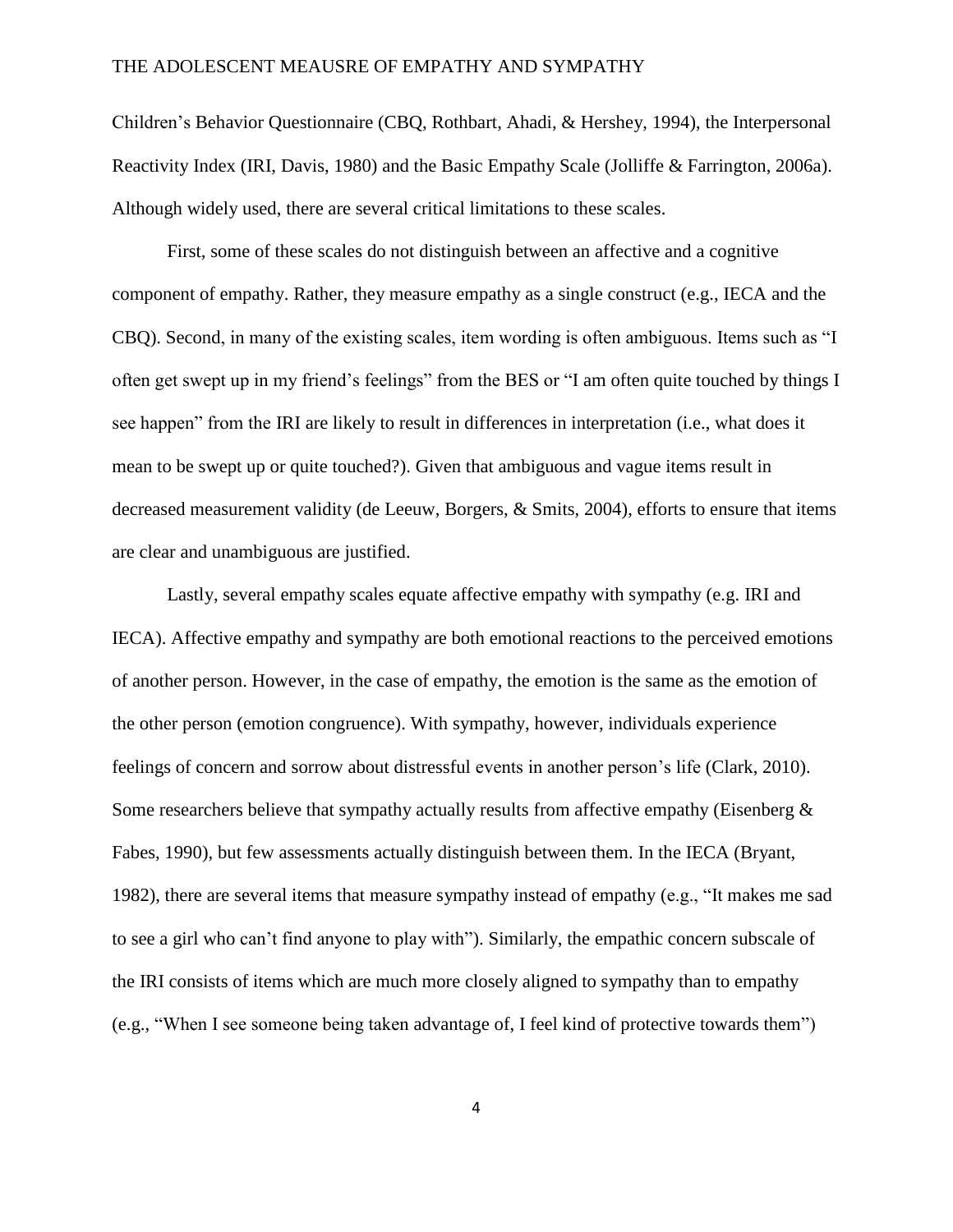and is often used as a measure of sympathy (Eisenberg, Cumberland, Guthrie, Murphy, & Shepard, 2005; Laible, 2004).

#### *1.1. The Adolescent Measure of Empathy and Sympathy (AMES)*

The limitations of the existing empathy measures demonstrate a clear need for an improved measure for adolescents. The aim of this study is to develop a validated measure of empathy *and*  sympathy that addresses the aforementioned limitations of existing scales. Specifically, the Adolescent Measure of Empathy and Sympathy (AMES), 1) balances the emphasis on affective empathy and cognitive empathy, 2) uses unambiguous wording and 3) distinguishes between empathy and sympathy. In this scale, affective empathy is defined as "the experience of another person's emotion" (Mehabrian & Epstein, 1972), cognitive empathy is defined as the "comprehension/understanding of another person's emotion" (Hogan, 1969), and sympathy is defined as "feeling concern or sorrow for another person's distress" (Clark, 2010)

In order to establish reliability and validity for the AMES, two studies were conducted. In the first study, we investigated whether the items of the AMES clustered into the three expected subscales (i.e., affective empathy, cognitive empathy, sympathy) in an adolescent sample (10-15 years). Furthermore, in the first study, the number of items was reduced in order to minimize the response burden, which is preferable when working with young respondents. In the second study, we used a new and independent sample of adolescents to confirm the structure of the AMES identified in Study 1 as well as to investigate its test-retest reliability and construct validity.

# *1.2. Validation of the AMES*

To assess the construct validity of the newly developed AMES, the relationships between the subscales of the AMES (i.e., affective empathy, cognitive empathy, sympathy) and similar and related constructs were investigated. These constructs are sex, empathic concern and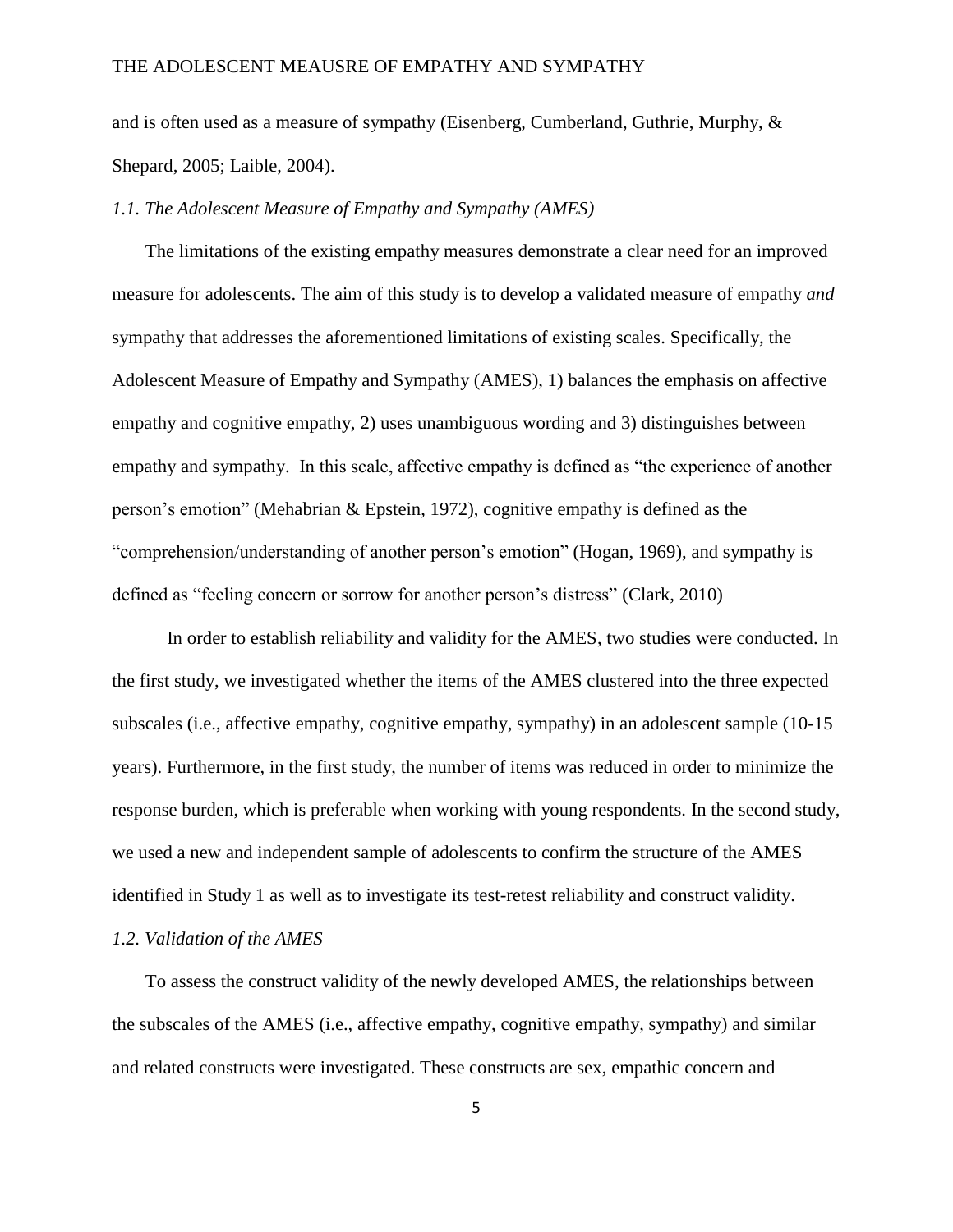perspective taking (as measured by the IRI), prosocial behavior, and physical aggression. Specific hypotheses for each of these constructs were developed.

As studies have consistently demonstrated that females score higher on measures of empathy (Mestre Escriva, Samper Garcia, Frias Navarro, & Tur Porcar, 2009) and sympathy (Lennon, Eisenberg, & Strayer, 1987), female adolescents were expected to score higher than males on all subscales of the AMES.

Empathic concern (EC) as measured with the IRI, is defined as the tendency to experience concern for others' negative experiences (Davis, 1980). Since empathic concern reflects emotional responses to others, we expected that empathic concern would be positively correlated with all subscales of the AMES. Given the focus on concern for others, we expected that empathic concern would be most strongly related to the sympathy subscale of the AMES. Also measured by the IRI, perspective taking is defined as the tendency to adopt and understand the perspective of someone else (Davis, 1980). Since perspective taking measures emotional responses to others, we expected that it would be positively correlated with all subscales of the AMES. However, given the cognitive focus of the cognitive empathy subscale, we expected that perspective taking would be most strongly related to cognitive empathy.

Prosocial behavior refers to a range of positive behaviors including positive interactions (e.g., friendly play or peaceful conflict resolutions), altruism (e.g., sharing, offering help), and behaviors that reduce stereotypes (Mares & Woodard, 2001). Research with adolescents has shown that empathy and sympathy are positively related to prosocial behavior (e.g. Batson, Duncan, Ackerman, Buckley, & Birch, 1981; Malti, Gummerum, Keller, & Buchmann, 2009; Masten, Morelli, & Eisenberger, 2011). As none of these studies have made a distinction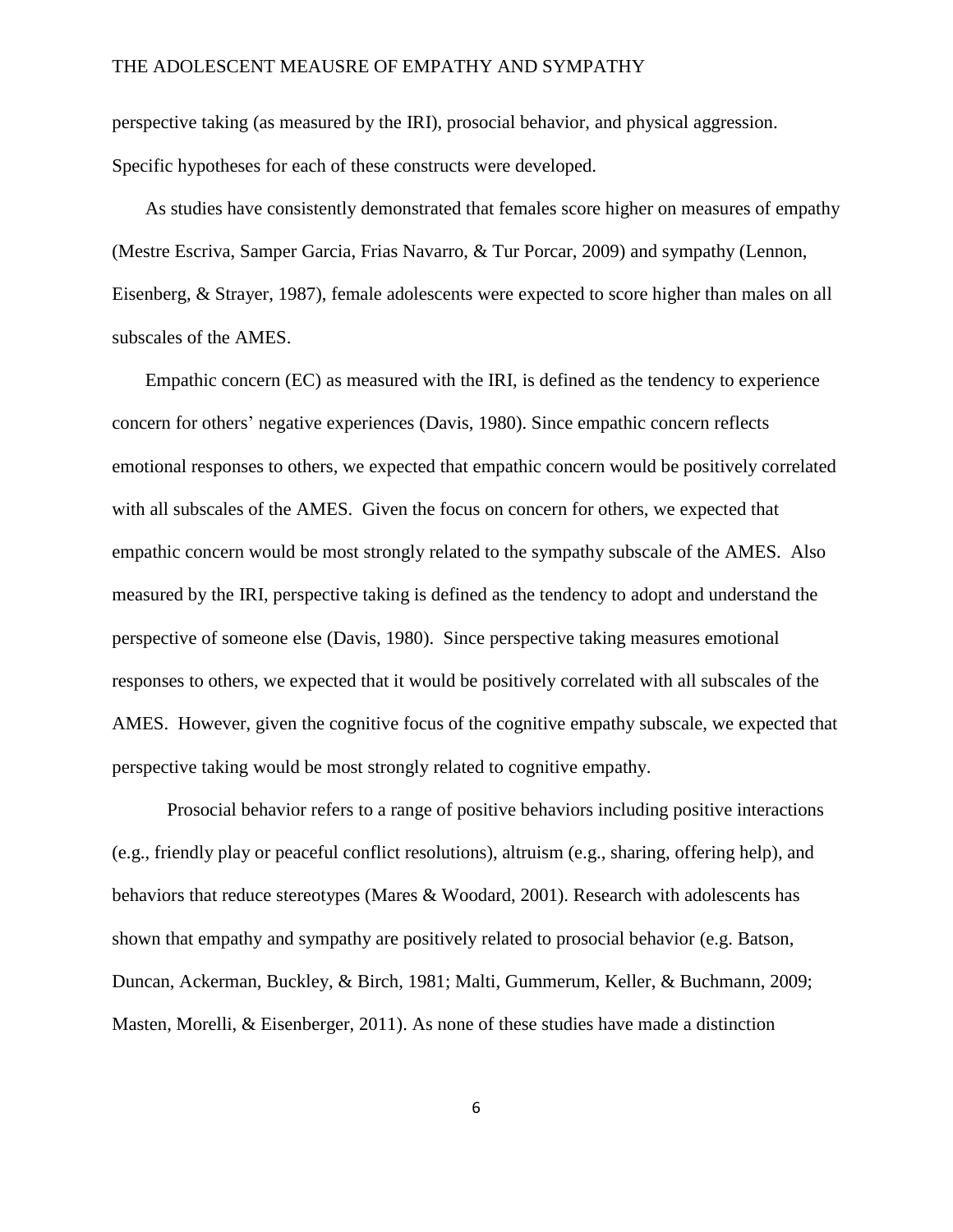between affective and cognitive empathy, we expected that all three scales of the AMES will be positively correlated to prosocial behavior.

Finally, physical aggression is generally defined as harming someone face-to-face through physical attacks. Research, in general, suggests a negative relationship between empathy and physical aggression in adolescents (Kaukiainen et al., 1999; Miller & Eisenberg, 1988). Yet, studies which distinguish between the affective and cognitive components of empathy indicate that the affective component is related to direct aggression whereas cognitive empathy is not (Yeo, Ang, Loh, Fu, & Karre, 2011). Studies investigating the relationship between sympathy and physical aggression in adolescents have also found a negative relationship (Carlo, Raffaelli, Laible, & Meyer, 1999; McGinley & Carlo, 2007). Based on the extant literature, physical aggression was hypothesized to be negatively correlated to affective empathy and sympathy, but unrelated or weakly negatively related to cognitive empathy.

## **2. Study 1**

The aim of Study 1 was to confirm the intended factor structure, to establish the internal consistency of the subscales, and to reduce the number of items to maximize the utility of the scale in adolescents.

#### *2.1. Participants*

After receiving approval from the sponsoring institution's Institutional Review Board (European Research Council), a private survey research institute in the Netherlands collected the data. Households with adolescents were recruited in May and June 2012 through an existing online panel (approximately 60,000 households) that is representative of the Netherlands. Data from 499 adolescents (aged between 10 and 15 years old) were collected. The mean age was 12.24 years  $(SD = 1.58)$  and 52% was male. Completion of the questionnaire took approximately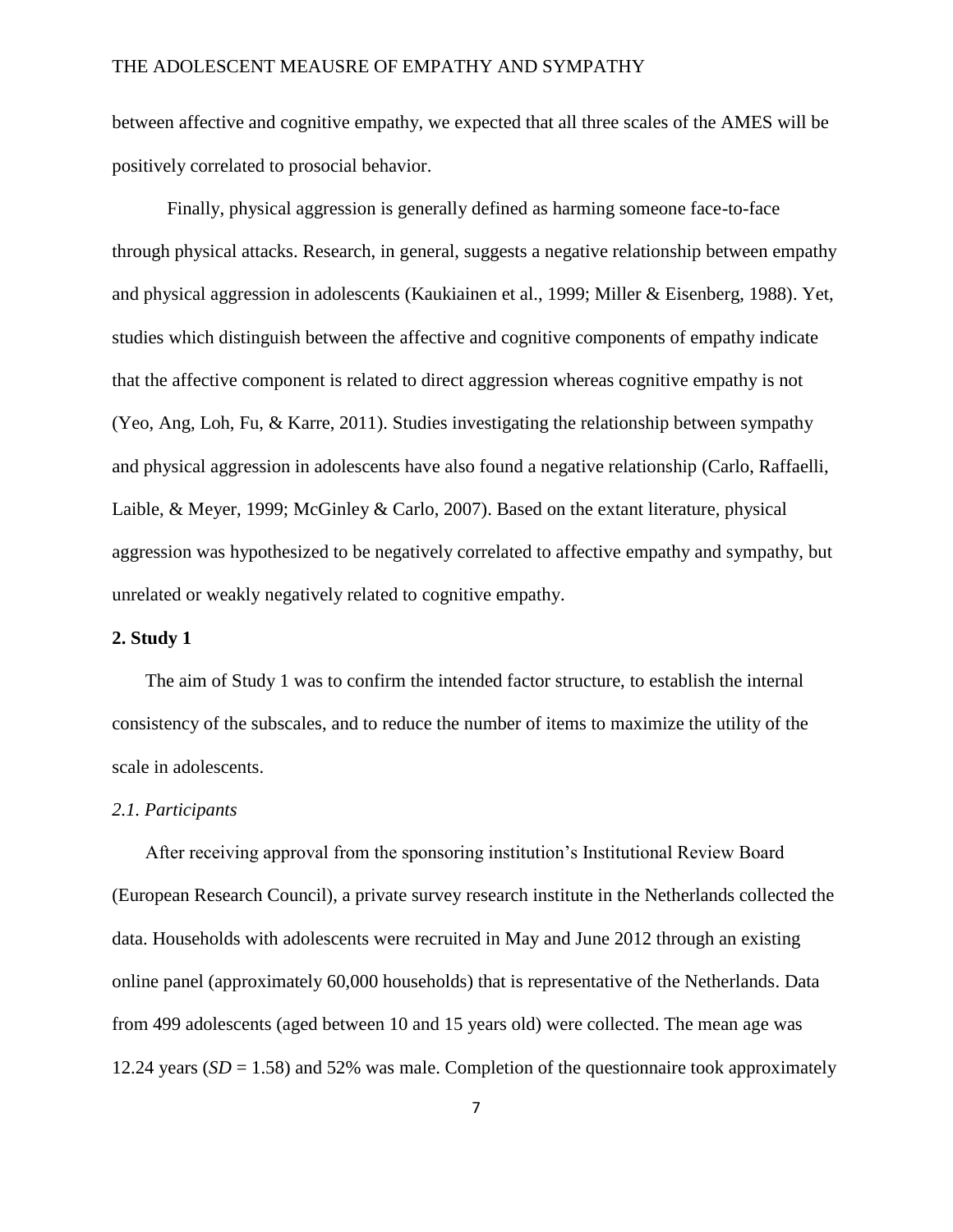24 minutes. Before completing the online questionnaire, written informed consent was obtained from the participating adolescent and one of their parents. To compensate adolescents, families received points which could be redeemed for prizes provided by the survey company.

# 2.2. *AMES*

Based on the aforementioned definitions and on existing empathy scales (BES, CBQ and IRI), a total of 19 items were generated. Care was taken to ensure that: a) all items were suitable and relevant for adolescents, b) the emotions mentioned in the items were varied (i.e., anger, sadness, joy and anxiety), and c) the words used to refer to others in the items were varied (i.e., friend, someone else, people). Seven items were generated to measure affective empathy (e.g. "I feel scared when a friend is afraid"), 6 were generated to measure cognitive empathy (e.g. "I can tell when a friend is angry even if he/she tries to hide it") and 6 were generated to measure sympathy (e.g." I feel sorry for a friend who is sad")**.** The instruction was: "We are going to ask you some questions about what you are like and how you normally behave. For each statement, please indicate how often this occurs". The response options were: (1) never, (2) almost never, (3) sometimes, (4) often, and (5) always.

#### *2.3. Results*

An Exploratory Factor Analysis (EFA) was carried out to explore the factor structure of the data. Since the data was normally distributed and factors were expected to be correlated, a Maximum Likelihood (ML) estimation procedure was used with a promax rotation method (Costello & Osborne, 2005)<sup>1</sup>. As expected, the analyses resulted in a 3 factor solution explaining 54.4% of the variance. The first factor, explaining 36.1% of the variance, corresponded to the cognitive empathy scale. The second factor, explaining 11.5% of the variance, reflected the affective empathy scale. The third factor, explaining 9.7% of the variance, corresponded to the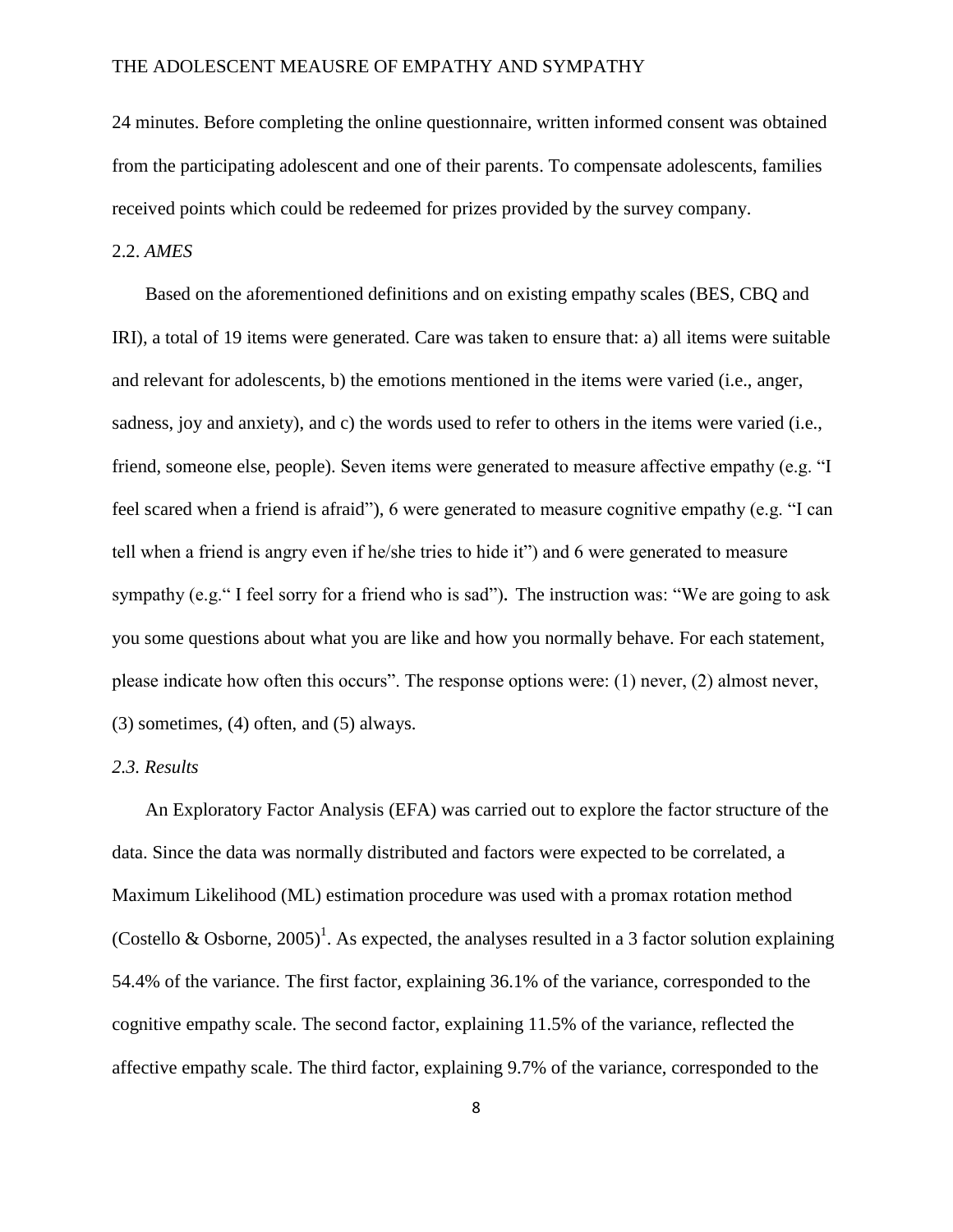sympathy scale. To reduce the number of items, the four highest loading items were selected for each factor. The newly-formed 4 item subscales proved to be internally consistent (cognitive empathy  $\alpha$  =.86, affective empathy  $\alpha$  =.75, and sympathy  $\alpha$  =.76). Table 1 presents the twelveselected items and their factor loadings. Correlations between the factors were,  $r = .34$  between affective empathy and cognitive empathy, *r* = .39 between affective empathy and sympathy and *r* = .54 between cognitive empathy and sympathy. Means and standard deviations by subscale and gender are presented in Table 2.

# Table 1

*Factor loadings of the items of the AMES in Study 1* 

|                             |                                                                         | Study 1 ( $N = 499$ ) |                |     |  |  |  |
|-----------------------------|-------------------------------------------------------------------------|-----------------------|----------------|-----|--|--|--|
| Factor 1: Cognitive empathy |                                                                         | $\mathbf{1}$          | $\overline{2}$ | 3   |  |  |  |
| 1.                          | I can often understand how people are feeling even before they tell me. | .86                   |                |     |  |  |  |
| 2.                          | I can tell when a friend is angry even if he/she tries to hide it       | .86                   |                |     |  |  |  |
| 3.                          | I can tell when someone acts happy, when they actually are not          | .75                   |                |     |  |  |  |
| 4.                          | I can easily tell how others are feeling                                | .72                   |                |     |  |  |  |
| Factor 2: Affective empathy |                                                                         |                       |                |     |  |  |  |
| 5.                          | When a friend is scared, I feel afraid                                  |                       | .84            |     |  |  |  |
| 6.                          | When my friend is sad, I become sad too                                 |                       | .80            |     |  |  |  |
| 7.                          | When a friend is angry, I feel angry too                                |                       | .57            |     |  |  |  |
| 8.                          | When people around me are nervous, I become nervous too                 |                       | .55            |     |  |  |  |
| Factor 3: Sympathy          |                                                                         |                       |                |     |  |  |  |
| 9.                          | I feel sorry for someone who is treated unfairly                        |                       |                | .72 |  |  |  |
| 10.                         | I feel concerned for other people who are sick                          |                       |                | .63 |  |  |  |
| 11.                         | I am concerned for animals that are hurt                                |                       |                | .61 |  |  |  |
| 12.                         | I feel sorry for a friend who feels sad                                 |                       |                | .57 |  |  |  |

*Note.* Factor loadings below .30 are not shown in table. Item numbers correspond to items listed in Figure 1.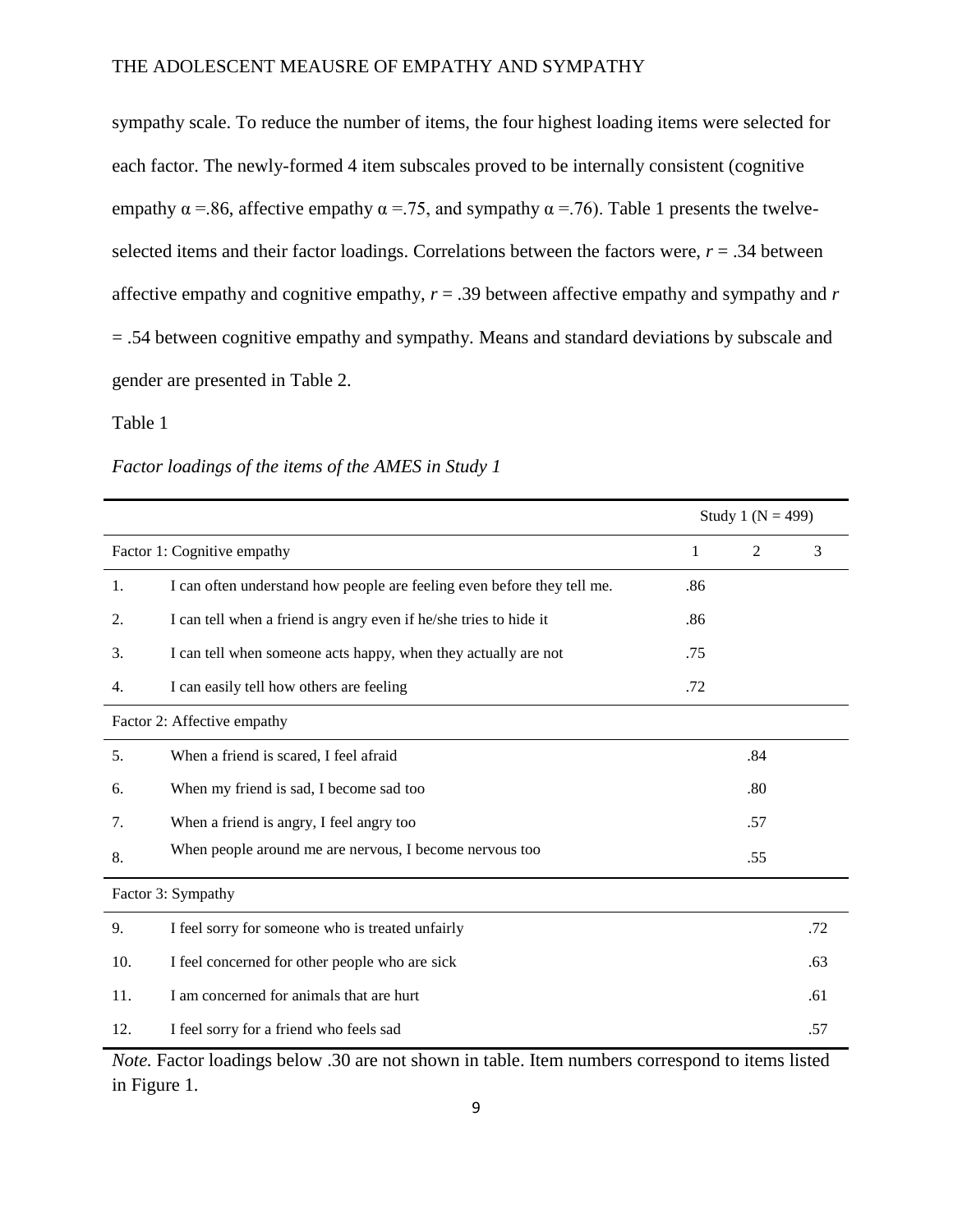|                          | Study 1        |                       |           | Study 2        |                       |           |  |
|--------------------------|----------------|-----------------------|-----------|----------------|-----------------------|-----------|--|
| Subscale                 | $M(SD)_{bovs}$ | $M(SD)_{\text{circ}}$ | Cohen's d | $M(SD)_{boys}$ | $M(SD)_{\text{circ}}$ | Cohen's d |  |
| <b>Affective Empathy</b> | 2.39(0.65)     | $2.82(0.65)$ **       | $-0.68$   | 2.72(0.69)     | $2.87(0.57)$ **       | $-0.24$   |  |
| Cognitive Empathy        | 2.97(0.79)     | $3.34(0.73)$ **       | $-0.47$   | 3.04(0.72)     | $3.24(0.64)$ **       | $-0.75$   |  |
| Sympathy                 | 2.59(0.68)     | $3.15(0.78)$ **       | $-0.77$   | 3.76(0.67)     | $3.89(0.61)$ *        | $-0.21$   |  |

| Table 2                                                        |  |  |  |
|----------------------------------------------------------------|--|--|--|
| Descriptive Statistics for AMES in two samples and two studies |  |  |  |

*Note*. Independent sample t-tests were performed to test statistical differences between boys and girls in Study 1. In study two ANCOVA analyses were performed to correct for social desirability. \* *p* < .05, \*\* *p* < .01. Negative Cohen's *d* values indicate higher mean scores for girls.

# **3. Study 2**

The goal of Study 2 was to confirm the structure of the 12-item AMES identified in Study 1, to establish test-retest reliability, and to evaluate the construct validity of the AMES.

#### *3.1. Participants*

In November 2013, a new and independent sample was recruited by a private research company. Data was collected from 450 adolescents **(**10 - 15 years old). The mean age was 12.71 years (*SD* = 1.58) and 50% was male. After two weeks, all respondents were re-contacted to participate in a follow-up. From the 450 participants in Study 2, a total of 248 (recontact rate 55%) participated in the follow-up. Written informed consent was obtained from the participating adolescents and one of their parents. As in Study 1**,** compensation was provided in the form of points which could be redeemed for prizes provided by the survey company.

#### *3.2. Materials*

*3.2.1.IRI*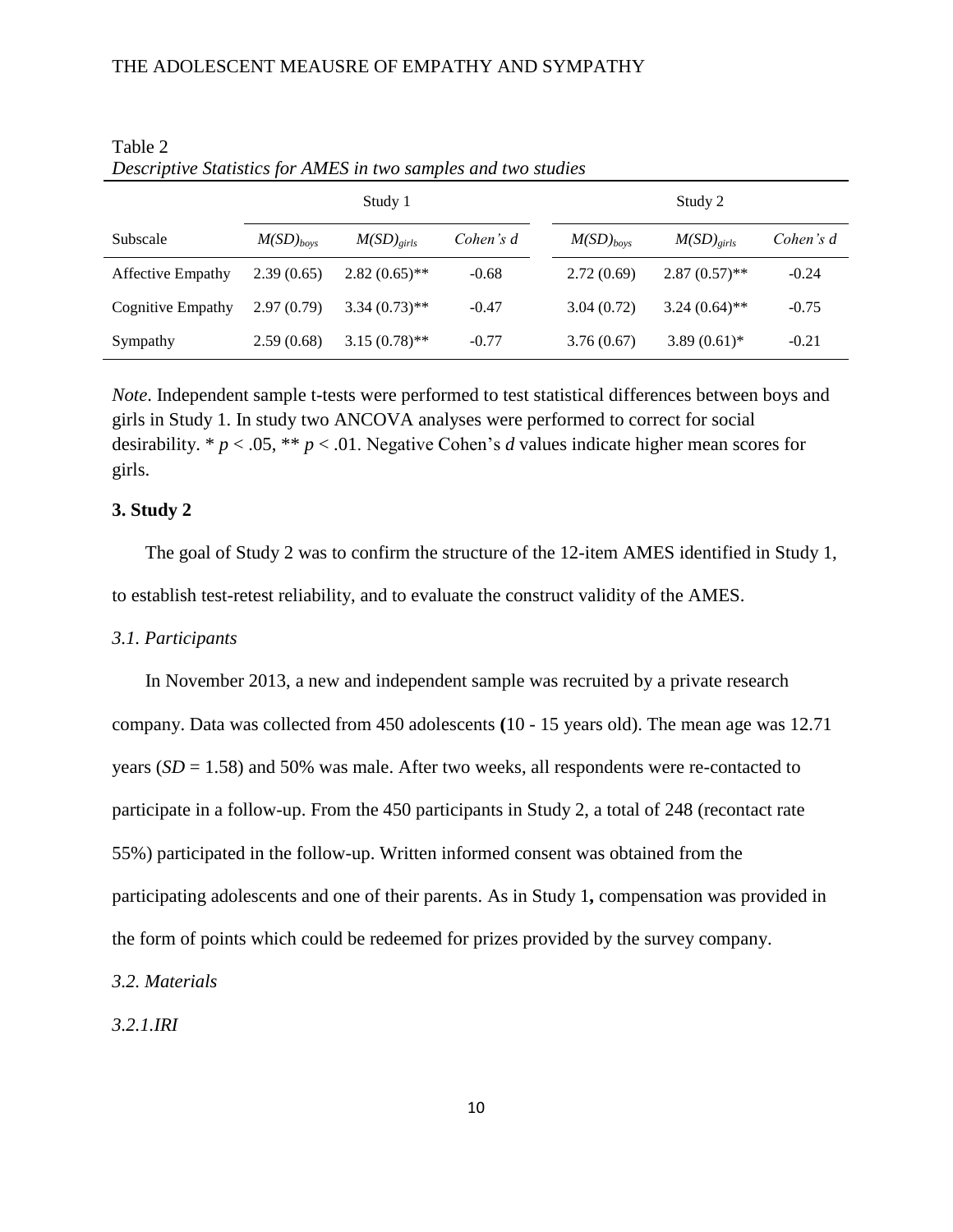Two subscales of the Dutch version of the IRI (Davis, 1980) was administered: Empathic Concern (EC) and Perspective Taking (PT). The EC subscale is often used to measure the affective component of empathy whereas the PT subscale is often used to measure the cognitive component (e.g. Shamay-Tsoory et al., 2009). Both subscales consist of 7 statements to which respondents express there degree of agreement on a 5-point Likert scale ranging from 1 ("Does not describe me well") to 5 ("Does describe me well"). Items on each subscale were averaged to create an EC score and a PT score. Descriptive statistics on the IRI are presented in Table 3.

## *3.2.2 Prosocial Behavior*

To measure prosocial behavior, a subscale of the Dutch self-report version of the Strengths and Difficulties Questionnaire (SDQ) was used (Widenfelt, Goedhart, Treffers, & Goodman, 2003). This subscale consists of five statements that adolescents rate using a 3-point answering scale (1 = not true, 2 = somewhat true, 3 = certainly true). Example items from this scale are: "I usually share with others, for example CD's, games, food" and "I am helpful if someone is hurt, upset or feeling ill". Item scores were averaged to create a scale. Descriptive statistics on this measure are presented in Table 3.

# *3.2.3 Physical Aggression*

An adapted version from the Aggression Questionnaire (AQ, Buss & Perry, 1992) was used to measure physical aggression. This subscale consists of 3 items, each of which was answered with a 5-point Likert scale ranging from 1 ("Does not describe me well") to 5 ("Does describe me well"). For example, "given enough provocation, I may hit another person". Items were averaged to create a physical aggression score. Descriptive statistics are presented in Table 3. *3.2.4. Sex.* 

Sex was included in the analyses with 1 representing boys and 2 representing girls.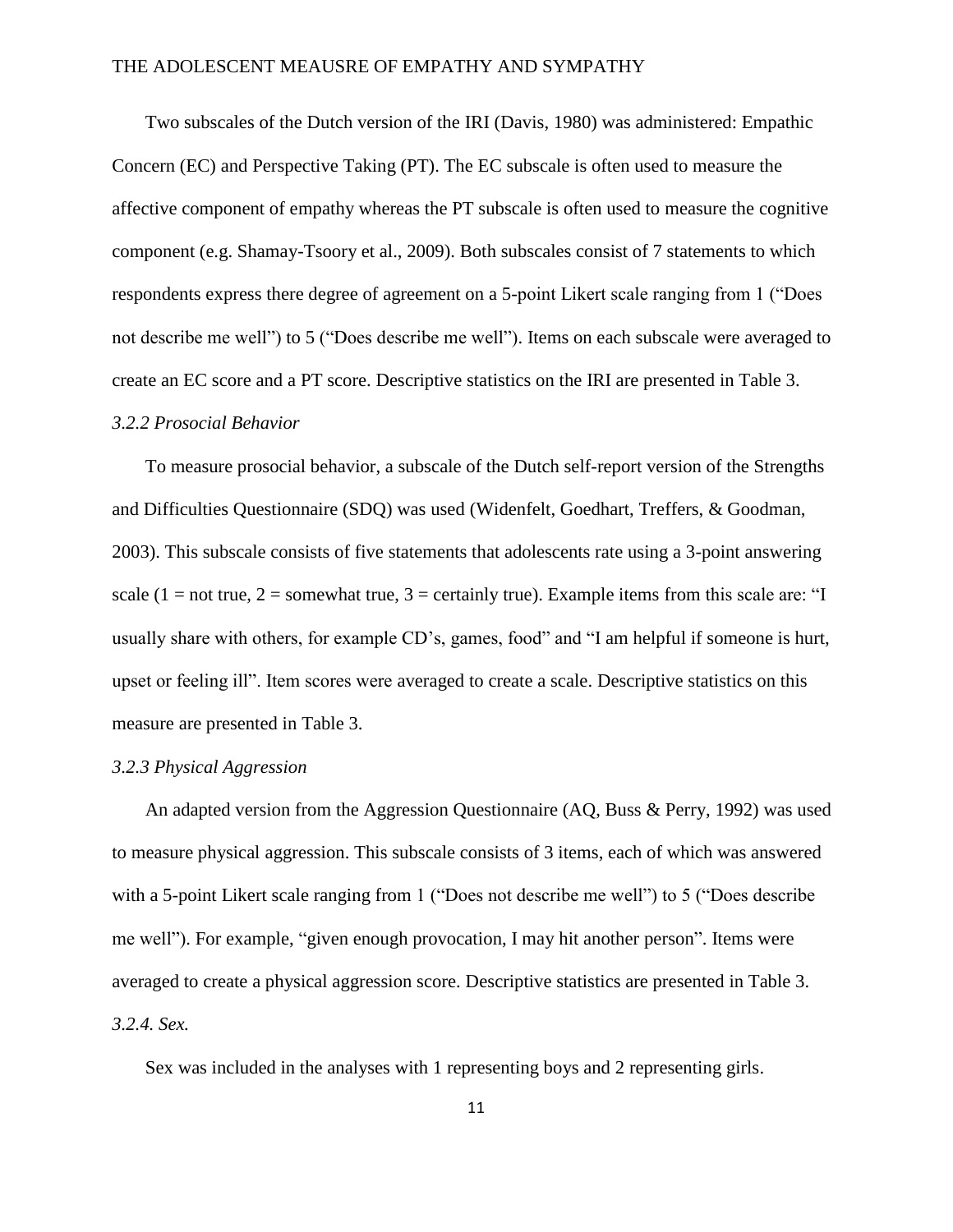# *3.2.5. Social desirability*

In order to correct for any presentation bias, social desirability was measured with an adopted version of the Marlow-Crowne Social Desirability Scale (Belacchi & Farina, 2012). This scale consisted of 6 items that were rated true or false. For example, "No matter who I am talking to, I am always a good listener". Items were averaged to create a social desirability score ( $\alpha = 57$ ,  $M = 0.52$ ,  $SD = 0.27$ ).

## *3.3 Results*

#### *3.3.1 Confirmatory factor analyses (CFA)*

A CFA using maximum likelihood estimation was performed to evaluate model fit and confirm the structure in the data that was previously identified in Study  $1^2$ . Three goodness-offit-indices were used: the root mean square error of approximation (RMSEA), the Bentler Comparative Fit Index (CFI) and the Tucker-Lewis Index (TLI). Generally, CFI and TLI values between .90 and .95 and RMSEA values between .05 and .08 indicate acceptable model fit, and CFI and TLI values larger than .95 and RMSEA values smaller than .05 indicate good model fit (Kline, 2010).

Figure 1 depicts the dimensional structure of our 3-factor hypothesized model for the total sample. Results confirmed the intended 3-factor structure of the AMES. The 12-item scale with a correlated 3–factor structure resulted in an acceptable model fit ( $RMSEA = .07$  (90% [CI]:  $.06/08$ , CFI = .94, TLI = .92). A model with 1 factor resulted in a poor fit (RMSEA = .16 (90%).  $[CI]: .15/.13]$ ,  $CFI = .69$ ,  $TLI = .62$ ) as well as a model with three uncorrelated factors (RMSEA  $= .12$  (90% [CI]: .11/.13), CFI = .83, TLI = .79). Correlations between the factors were below .80 indicating that there was no multicollinearity and supported discriminant validity of the subscales (Brown, 2006).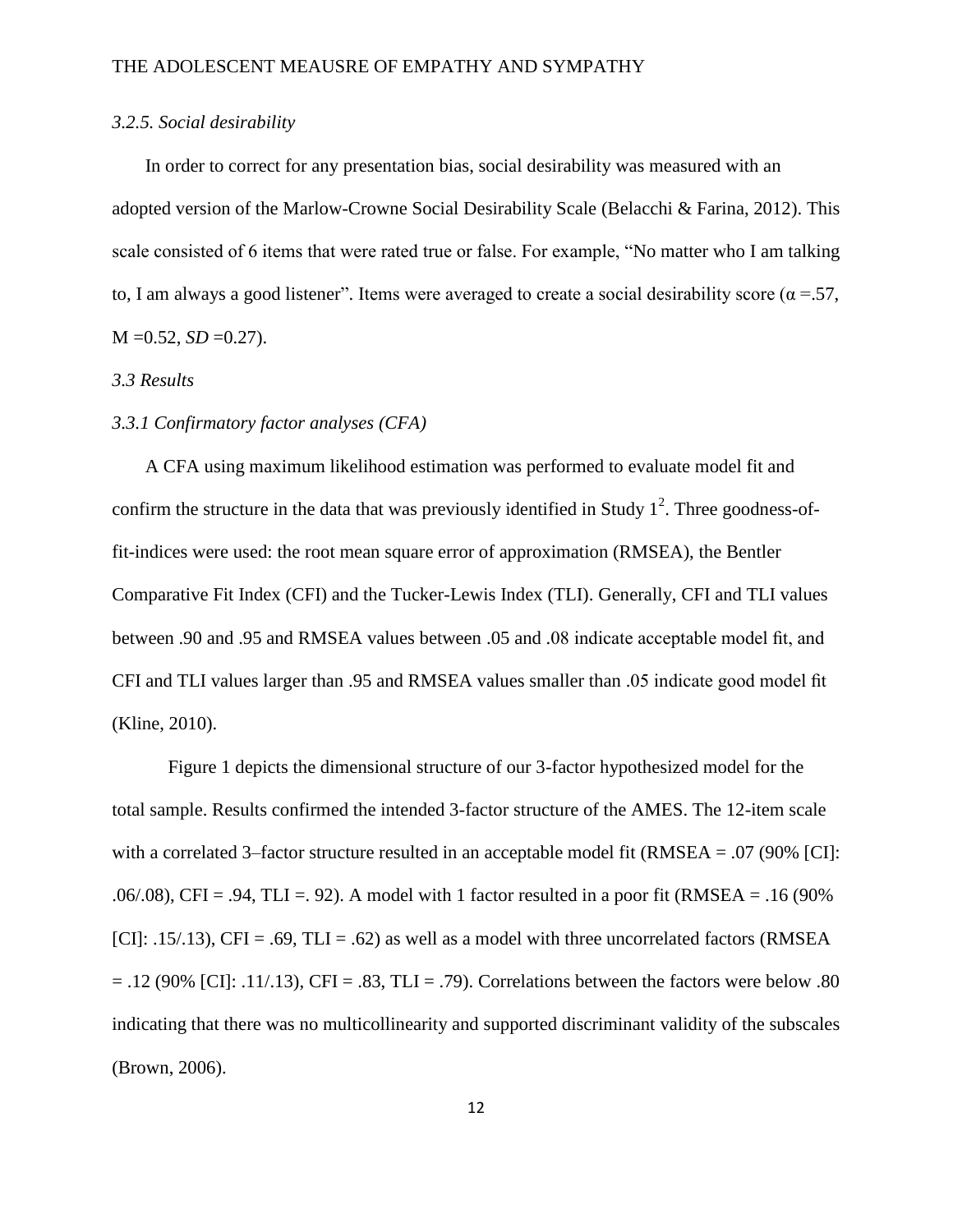Figure 1 *Confirmatory Factor Analysis of the total sample based on Study 2 data* 



# *3.3.2. Test-retest reliability*

Bivariate correlations were used to assess the test-retest reliability of the subscales of the AMES. Test-retest correlations were  $r = .56$  for affective empathy,  $r = .66$  for cognitive empathy, and  $r = .69$  for sympathy.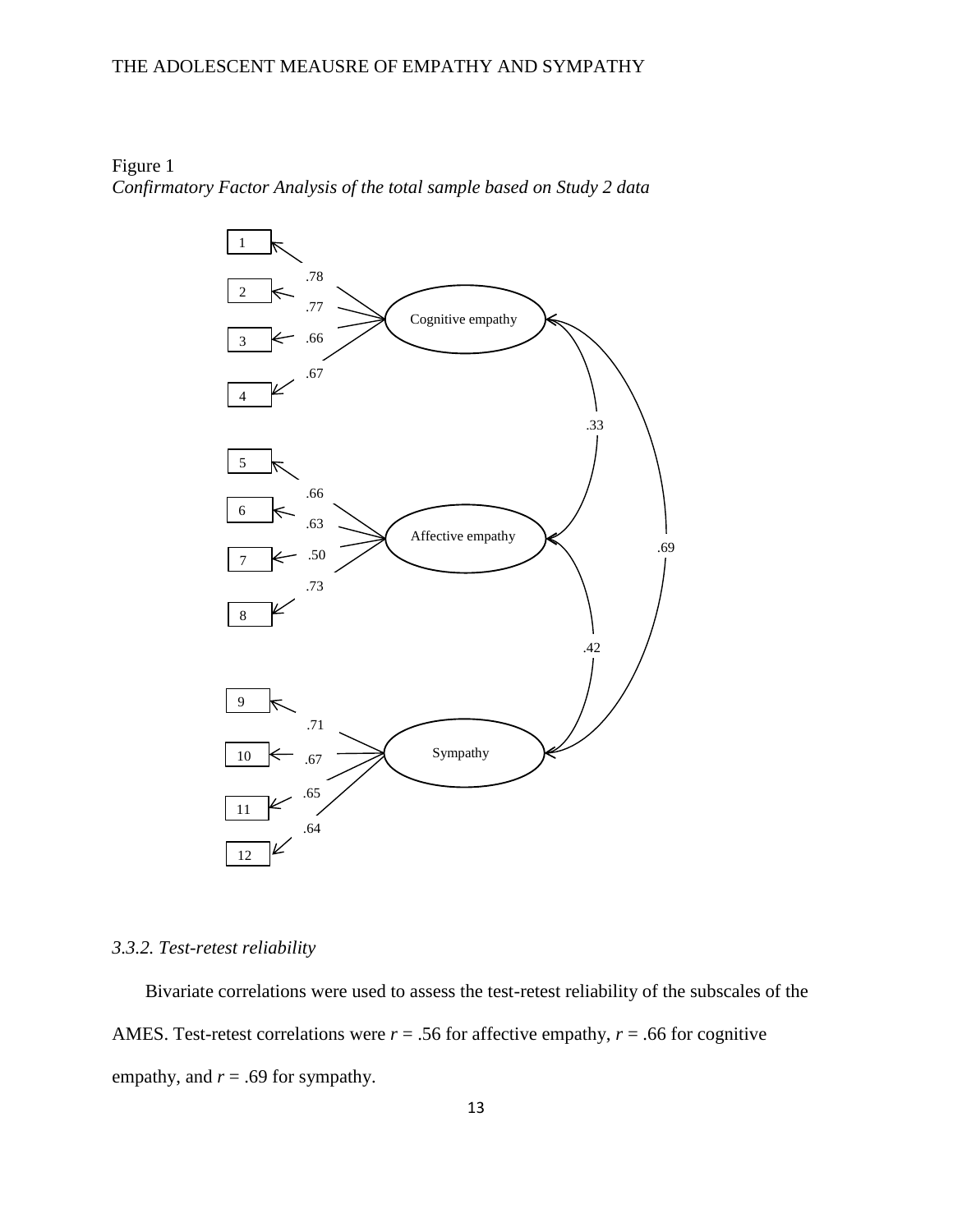# *3.3.3 Validity of the AMES*

First, as expected, ANCOVA correcting for social desirability demonstrated that adolescent girls scored higher on all three subscales of the AMES compared to boys (see Table 2). Partial correlations (correcting for social desirability) were used to assess the relationships between the AMES subscales and the remaining construct validity variables (Table 3). The results demonstrated that, as expected, empathic concern was positively correlated to all subscales but especially strong with the sympathy subscale. Perspective taking was also positively correlated to all subscales of the AMES, and as expected, most strongly with the cognitive empathy subscale. Furthermore, it was hypothesized that all three subscales would be positively related to prosocial behavior. The results confirmed this hypothesis. Lastly, as expected, affective empathy and sympathy were negatively correlated to physical aggressive behavior while cognitive empathy was unrelated to physical aggressive behavior.

Table 3 *AMES Construct Validity*

|                          | Descriptive statistics |          |                     | Correlation [95% CI]   |                          |  |  |  |
|--------------------------|------------------------|----------|---------------------|------------------------|--------------------------|--|--|--|
|                          | M(SD)                  | $\alpha$ | Affective empathy   | Cognitive empathy      | Sympathy                 |  |  |  |
| Empathic Concern (IRI)   | 3.48(0.53)             | .63      | $.29**$ [.21, .37]  | $.42**$ [.34, .49]     | $.63**$ [.57, .68]       |  |  |  |
| Perspective Taking (IRI) | 3.01(0.53)             | .64      | $.21**$ [.12, .30]  | $.45**$ [.37, .52]     | $.36**$ [.28, .44]       |  |  |  |
| Prosocial behavior       | 2.56(0.41)             | .78      | $.14**$ [.05, .23]  | $.33**$ [.25, .41]     | $.50**$ [.43, .57]       |  |  |  |
| Physical Aggression      | 1.92(0.85)             | .75      | $-.12*[-.21. -.03]$ | $-.07$ [ $-.02, .02$ ] | $-.36**$ [ $-.44,-.28$ ] |  |  |  |

*Note.* CI = Confidence Interval,  $p < .05$ ,  $p \le .01$ .

#### **4. General Discussion and conclusion**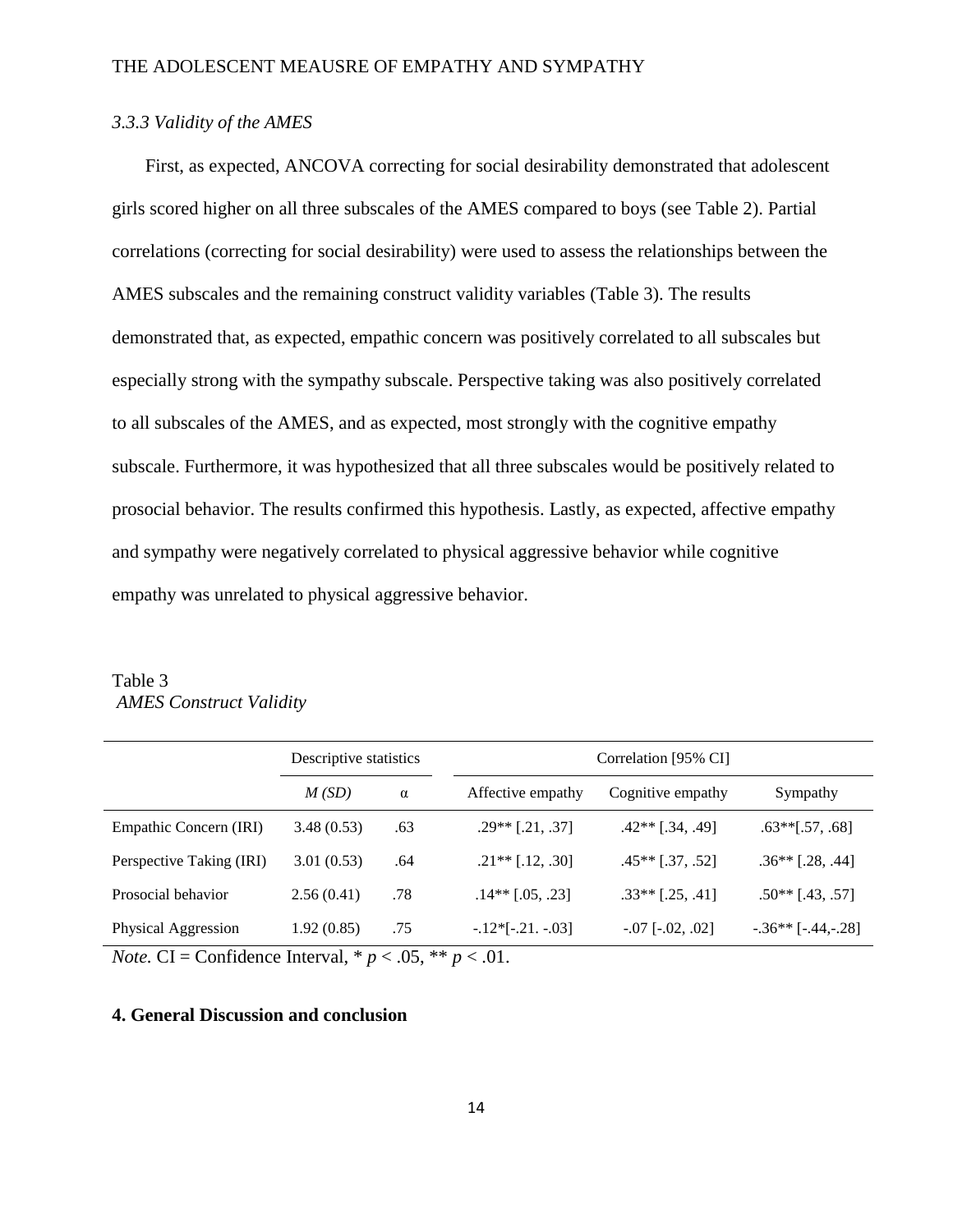The aim of the present study was to develop and validate a new measure of empathy and sympathy for adolescents. The currently available empathy measures often do not clearly distinguish between affective empathy and cognitive empathy, often equate affective empathy with sympathy, and use ambiguous wording. Based on definitions of affective empathy (Mehabrian & Epstein, 1972), cognitive empathy (Hogan, 1969) and sympathy (Clark, 2010), the AMES was developed to address these limitations. The results indicate that the AMES is a reliable and valid measure for adolescents.

# *4.1. Reliability and validity of the AMES*

The results demonstrated satisfactory internal consistency of all three subscales of the AMES. Furthermore, test-retest reliability of the AMES over a two-week period was moderate and consistent with other empathy measures (D'Ambrosio, Olivier, Didon, & Besche, 2009; Davis, 1980). These results support the reliability of the AMES.

Validity was also established for the AMES. In line with previous research (Lennon et al., 1987; Mestre Escriva et al., 2009), females scored higher on all subscales of the AMES in both Study 1 and 2. Furthermore, the empathic concern scale of the IRI was positively related to the AMES and, in particular, to the sympathy subscale. In fact, the correlation between sympathy and empathic concern was more than twice as strong as between affective empathy and empathic concern. This not only verifies that the sympathy subscale actually measures concern for other peoples distress, but also demonstrates that the affective empathy subscale and the sympathy subscale indeed measure distinct constructs. Furthermore, as expected, perspective taking was most strongly correlated to the cognitive empathy subscale. Concerning the relationship between the AMES and prosocial behavior, the results also confirm the expected positive relationship for both empathy and sympathy. Finally, as hypothesized, physical aggression was negatively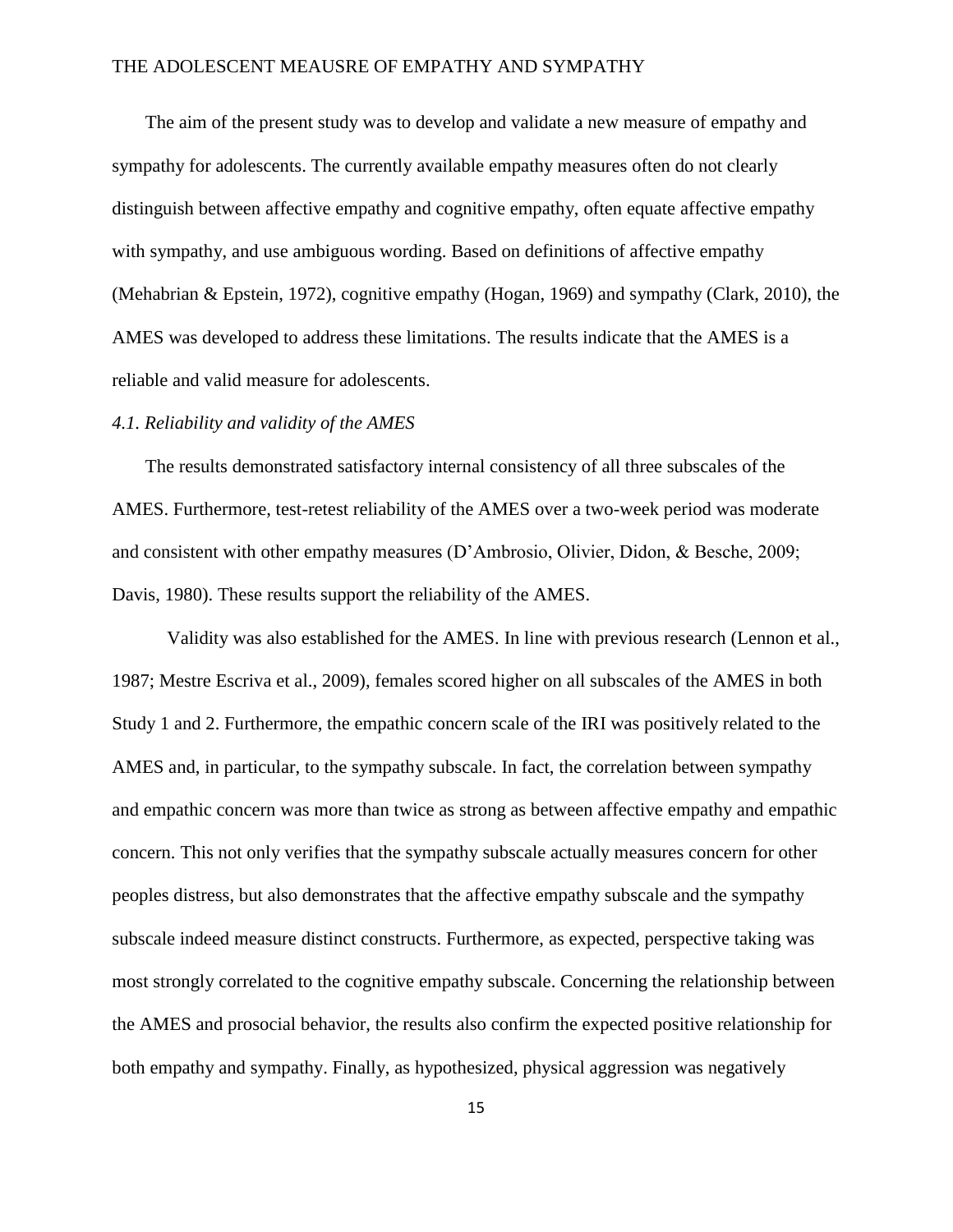associated with affective empathy and sympathy and was uncorrelated to cognitive empathy. This result demonstrates that cognitive empathy is, in fact, partly distinct from affective empathy and sympathy.

## *4.2. Directions for Future Research*

The AMES is certainly not the first measure of empathy. It does, however, have clear additional value over existing scales. First, because the AMES balances affective and cognitive empathy, these two aspects can be investigated independently in relation to other concepts. Research has shown that, although related, affective empathy and cognitive empathy are distinct phenomena. For example, studies have shown that certain personality traits, such as narcissism and psychopathy, are associated with impairments in affective empathy, but not with impairments in cognitive empathy (Wai & Tiliopoulos, 2012). By employing the AMES in future research studies, researchers will be better able to identify whether affective and cognitive empathy influence behavior in different ways.

Second, the AMES is the first scale to distinguish between affective empathy and sympathy. Although empathy and sympathy are related concepts, they are not interchangeable. Sympathy is often conceptualized as an empathy-related behavior, a behavior that occurs after empathy has occurred (Eisenberg, Wentzel & Harris, 1998). Some researchers even suggest that sympathy has a mediating role in the relationship between affective empathy and prosocial behavior (Funk, Fox, Chan & Curtis, 2008). And yet, while the literature supports distinguishing affective empathy and sympathy, current empirical practices do not reflect this distinction. Rather than measuring affective empathy, most existing studies that purport to measure affective empathy instead are measuring sympathy. This is due to the fact that most existing measures have either confused these concepts or treated these concepts interchangeably (e.g., IRI). As a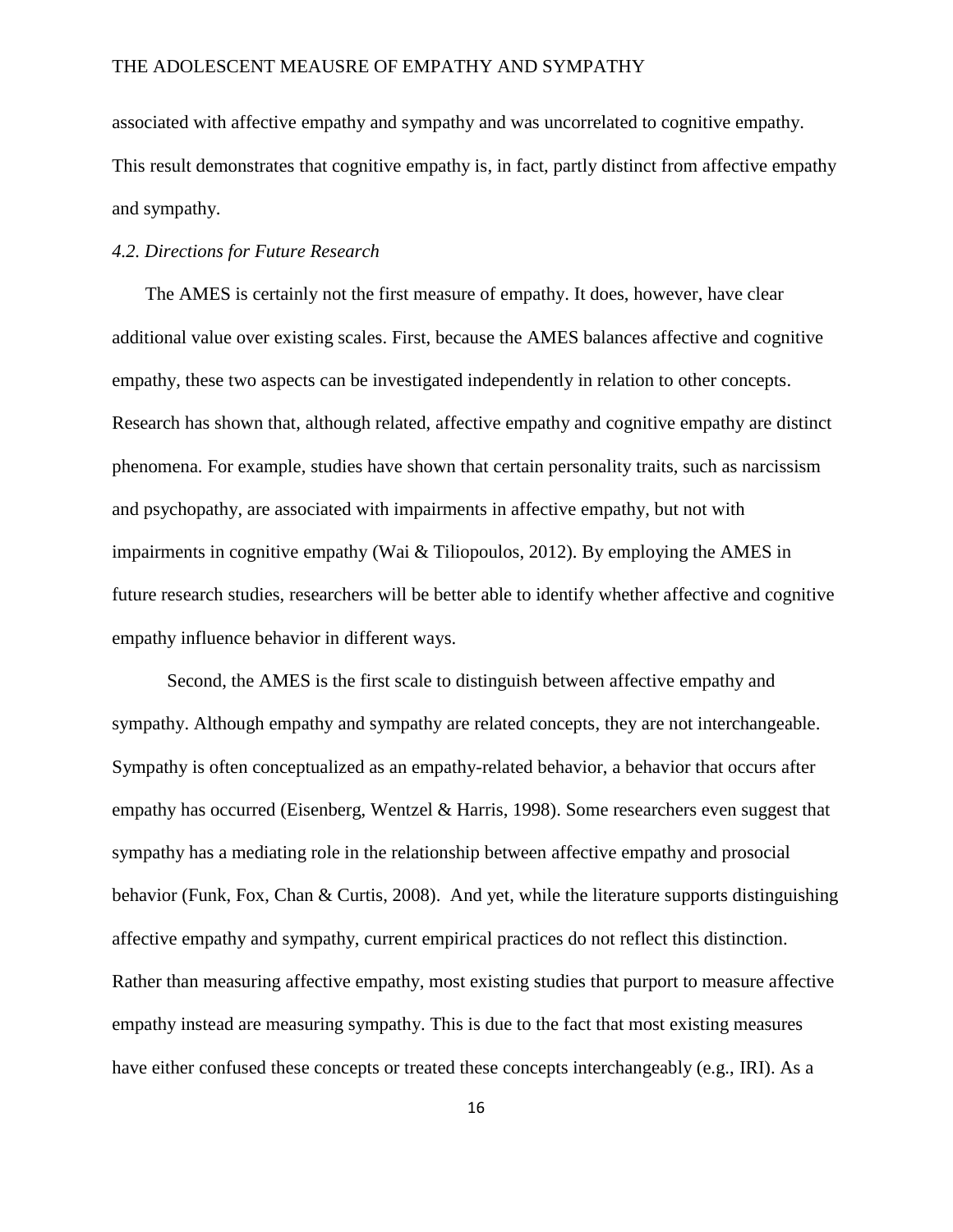result, the true effect of affective empathy on behavior remains unknown. The results of this study suggest that sympathy is actually more closely related to adolescent behavior (i.e. prosocial behavior and aggression) than affective empathy. Therefore, sympathy constitutes an important construct to consider in future research on adolescent behavior. The AMES provides researchers an important opportunity to investigate the distinct influence of affective empathy and sympathy on adolescent behavior.

Finally, the AMES is tested in an adolescent sample aged 10 to 15 years. However, because of the unambiguous but not childish wording, we feel this scale can be used with children from 8 years old, late adolescence and even adulthood. This is especially important for longitudinal research. Future research needs to test the psychological properties of the AMES in different age groups.

## *4.3 Conclusion*

The current study demonstrated that the AMES is a reliable and valid measure of empathy and sympathy in adolescents. By distinguishing between affective empathy, cognitive empathy, and sympathy, the AMES provides a distinct advantage over existing measurement tools and can provide important clarification to both former and future research on the role of empathy and sympathy in adolescent behavior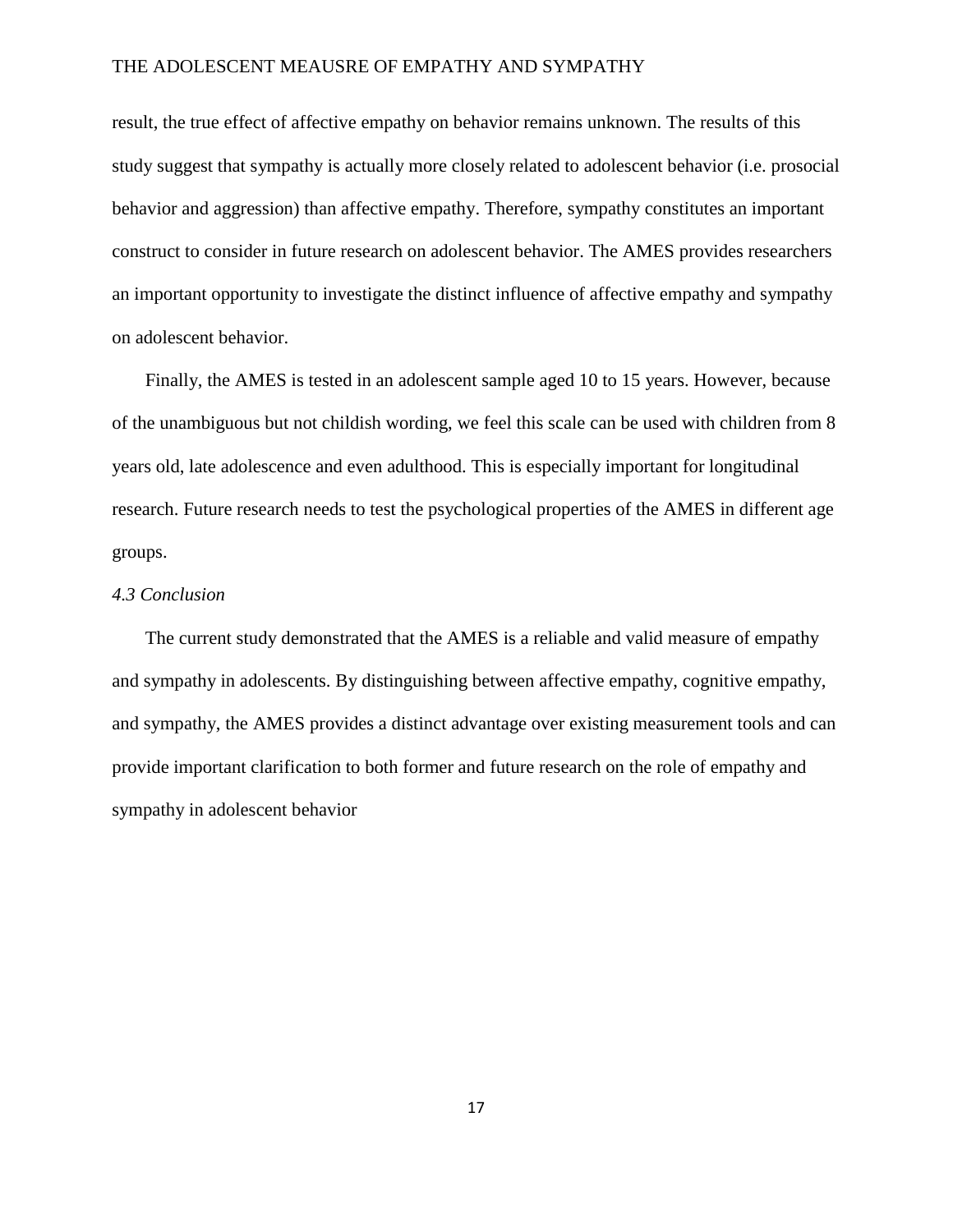# **References**

- Batson, C. D., Duncan, B. D., Ackerman, P., Buckley, T., & Birch, K. (1981). Is empathic emotion a source of altruistic motivation? *Journal of Personality and Social Psychology*, *40*(2), 290.
- Belacchi, C., & Farina, E. (2012). Feeling and thinking of others: affective and cognitive empathy and emotion comprehension in prosocial /hostile preschoolers. *Aggressive Behavior*, *38*, 150–165. doi:10.1002/ab.21415
- Brown, T. A. (2006). Confirmatory Factor Analysis for Applied Research (2nd ed.). New York: Guilford Press.
- Bryant, B. K. (1982). An index of empathy for children and adolescents. *Child Development*, 413–425.
- Buss, A. H., & Perry, M. (1992). The Aggression Questionnaire. *Journal of Personality and Social Psychology*, *63*(3), 452–459.
- Carlo, G., Raffaelli, M., Laible, D. J., & Meyer, K. A. (1999). Why are Girls Less Physically Aggressive than Boys? Personality and Parenting Mediators of Physical Aggression. *Sex Roles*, 40(9–10), 711–729. http://dx.doi.org/10.1023/A:1018856601513.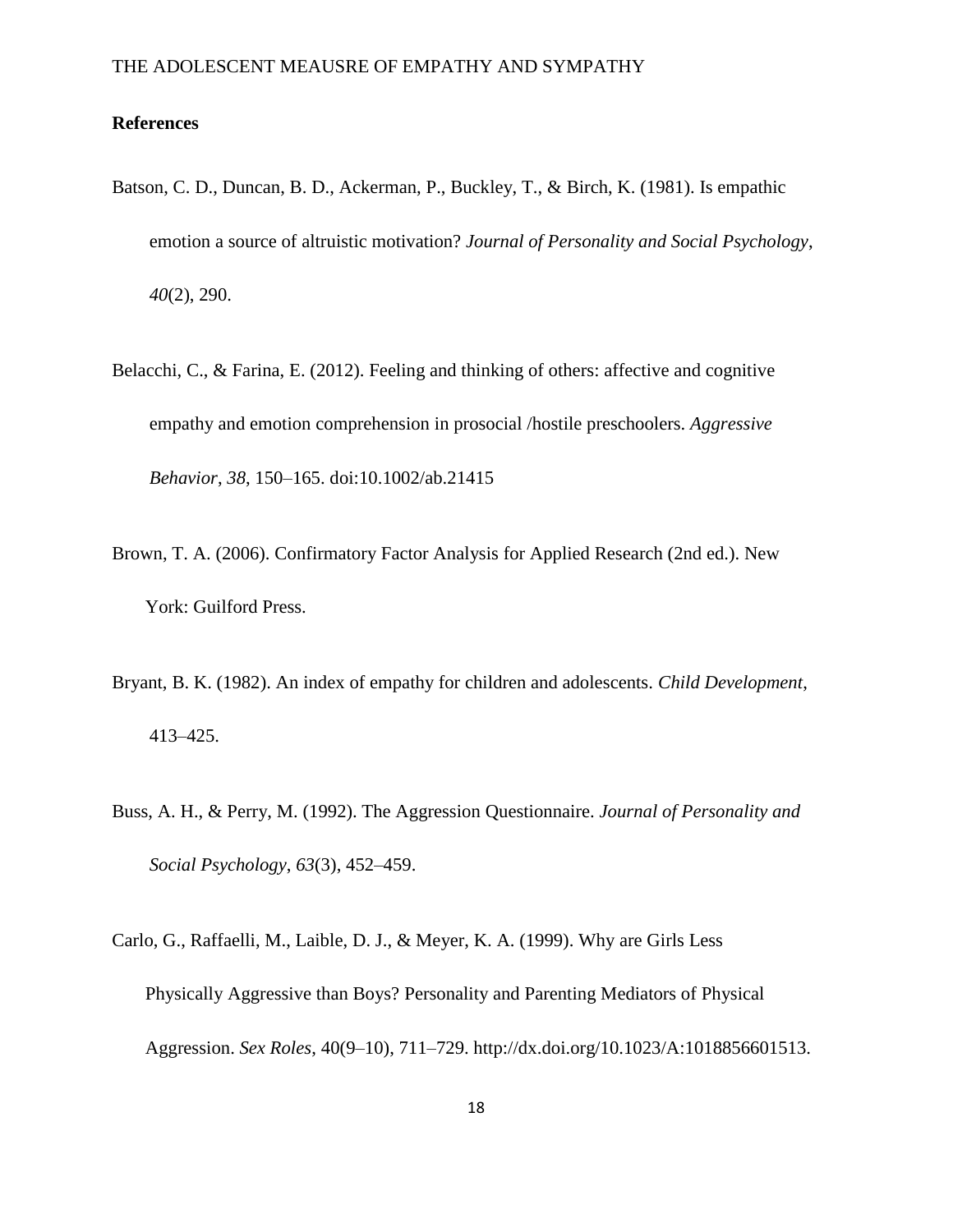- Clark, A. J. (2010). Empathy and sympathy: Therapeutic distinctions in counseling. *Journal of Mental Health Counseling*, *32*(2), 95–101.
- Costello, A. B., & Osborne, J. W. (2005). Best practices in exploratory factor analysis: four recommendations for getting the most from your analysis. *Practical Assessment, Research & Evaluation*, *10*(7), 1–9. Retrieved from http://pareonline.net/getvn.asp?v=10&n=7
- D'Ambrosio, F., Olivier, M., Didon, D., & Besche, C. (2009). The basic empathy scale: A French validation of a measure of empathy in youth. *Personality and Individual Differences*, *46*(2), 160–165. doi:10.1016/j.paid.2008.09.020
- Davis, M. H. (1980). A Multidimensional Approach to Individual Differences in Empathy. *JSAS Catalog of Selected Documents in Psychology*, *10*, 85.
- De Leeuw, E. D., Borgers, N., & Smits, A. (2004). Pretesting questionnaires for children and adolescents. In S. Presser, J. M. Rothgeb, M. P. Couper, J. T. Lessler, E. Martin, J. Martin, & E. Singer (Eds.), *Methods for testing and evaluating survey questionnaires* (pp. 409 – 429). Wiley.
- Eisenberg, N., Cumberland, A., Guthrie, I., Murphy, B. C., & Shepard, S. A. (2005). Age Changes in Prosocial Responding and Moral Reasoning in Adolescence and Early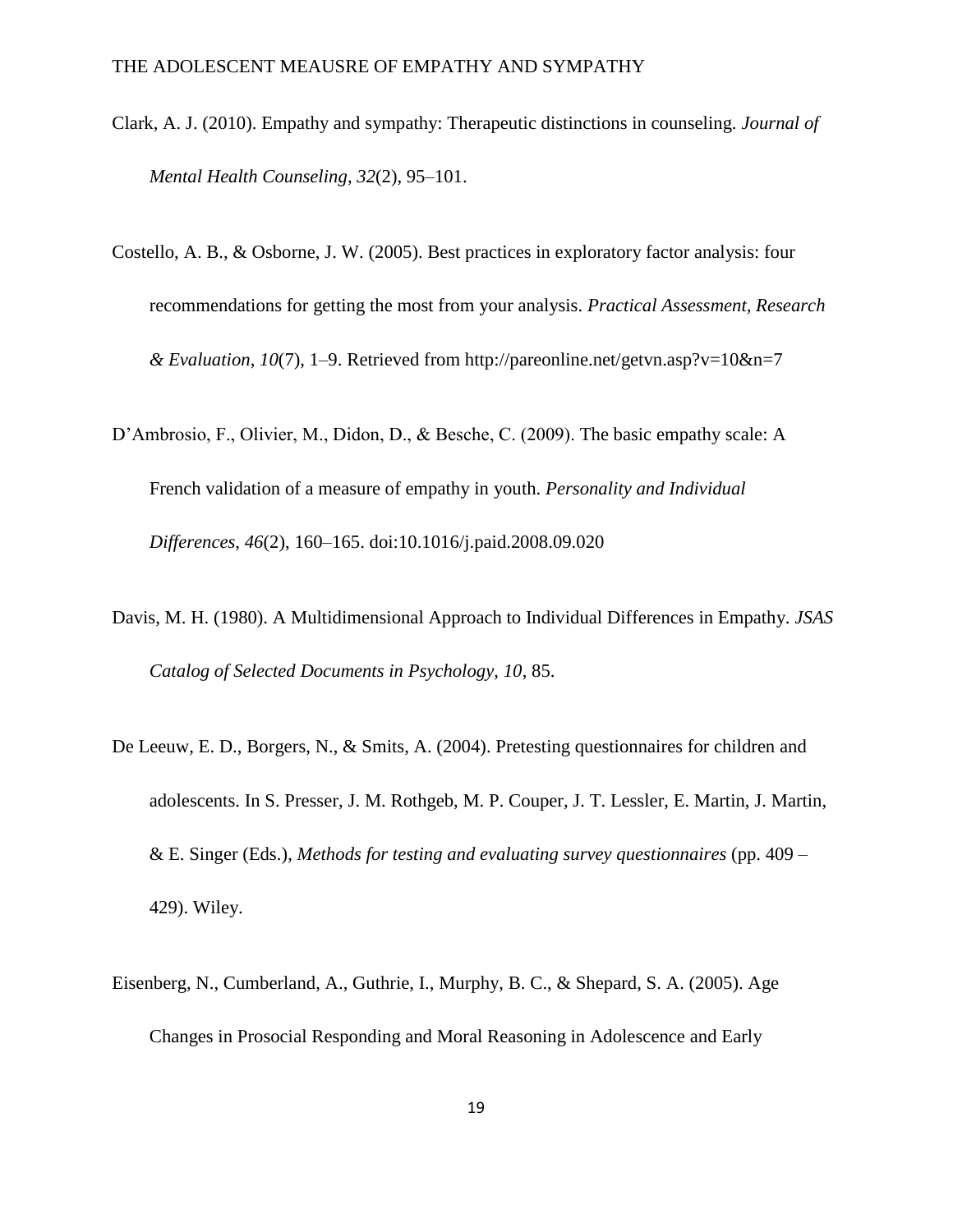Adulthood. *Journal of Research on Adolescence : The Official Journal of the Society for Research on Adolescence*, *15*(3), 235–260. doi:10.1111/j.1532-7795.2005.00095.x

- Eisenberg, N., Wentzel, M., & Harris, J. D. (1998). The role of emotionality and regulation in empathy-related responding. *School Psychology Review*, 27(4),506–521.
- Eisenberg, N., & Fabes, R. A. (1990). Empathy: Conceptualization, measurement, and relation to prosocial behavior. *Motivation and Emotion*, *14*(2), 131–149. doi:10.1007/BF00991640
- Feshbach, N. D. (1975). Empathy in children: Some theoretical and empirical considerations. *The Counseling Psychologist; The Counseling Psychologist*, *5*, 25–30.
- Feshbach, N. D. (1997). Empathy: The formative years--Implications for clinical practice. In E. C. Bohart & L. S. Greenberg (Eds.), *Empathy reconsidered: New directions in psychotherapy* (pp. 33–59). American Psychological Association. doi:10.1037/10226-001
- Funk, J. B., Fox, C., Chan, M., & Curtiss, K. (2008). The development of the Children's Empathic Attitudes Questionnaire using classical and Rasch analyses. *Journal of Applied Developmental Psychology*, 29(3), 187–196.
- Hoffman, M. L. (2001). *Empathy and moral development: Implications for caring and justice*. Cambridge University Press.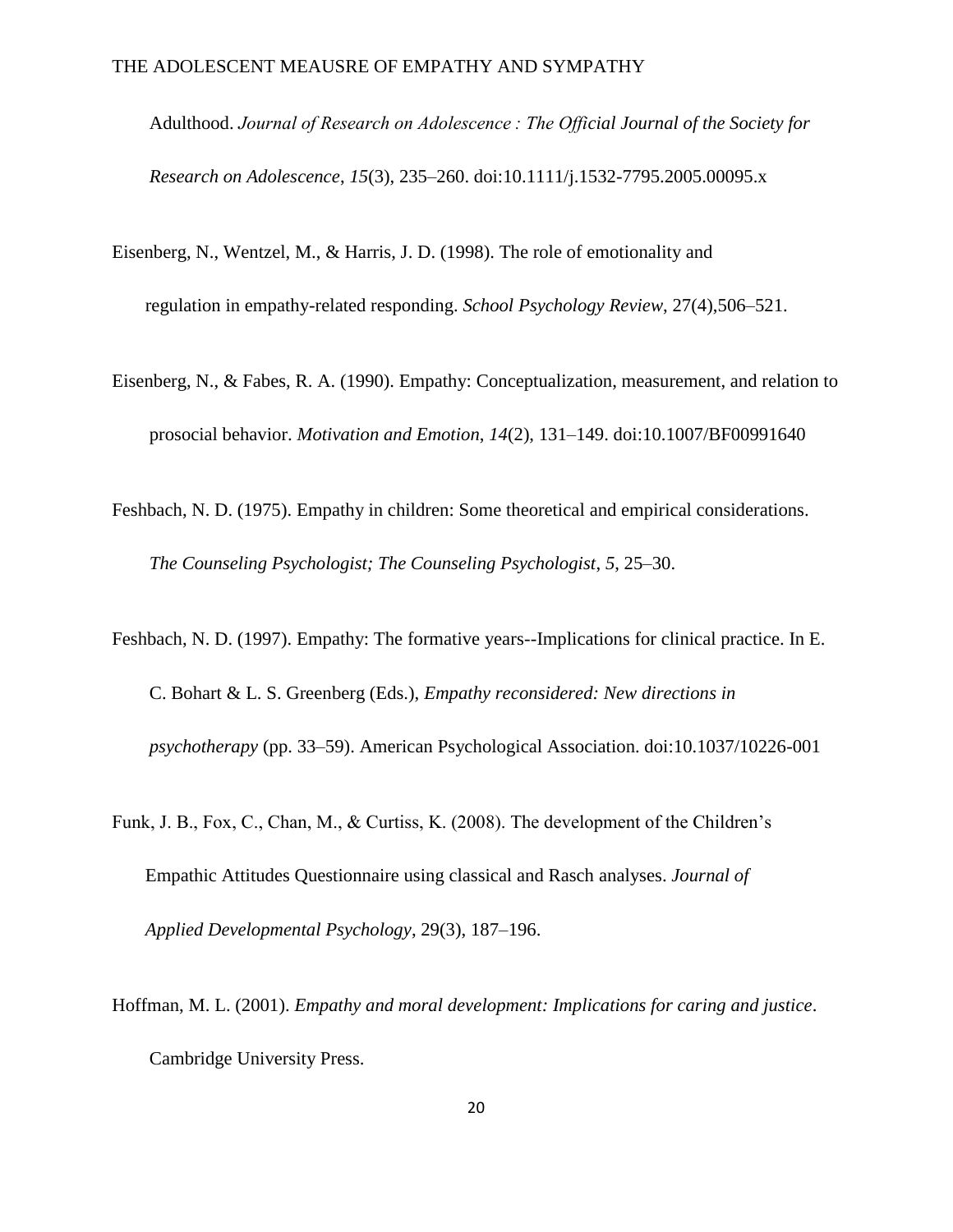- Hogan, R. (1969). Development of an empathy scale. *Journal of Consulting and Clinical Psychology*, *33*(3), 307.
- Jolliffe, D., & Farrington, D. P. (2004). Empathy and offending: A systematic review and metaanalysis. *Aggression and Violent Behavior*, *9*(5), 441–476.
- Jolliffe, D., & Farrington, D. P. (2006a). Development and validation of the Basic Empathy Scale. *Journal of Adolescence*, *29*(4), 589–611. doi:10.1016/j.adolescence.2005.08.010
- Jolliffe, D., & Farrington, D. P. (2006b). Examining the Relationship Between Low Empathy and Bullying. *Aggressive Behavior*, *32*, 540–550. doi:10.1002/ab
- Kaukiainen, A., Björkqvist, K., Lagerspetz, K., Österman, K., Salmivalli, C., Rothberg, S., & Ahlbom, A. (1999). The relationships between social intelligence, empathy, and three types of aggression. *Aggressive Behavior*, *25*(2), 81–89.
- Kline, R. B. (2005). Principles and practice of structural equation modeling (2nd ed.). New York, NY: The Guilford Press.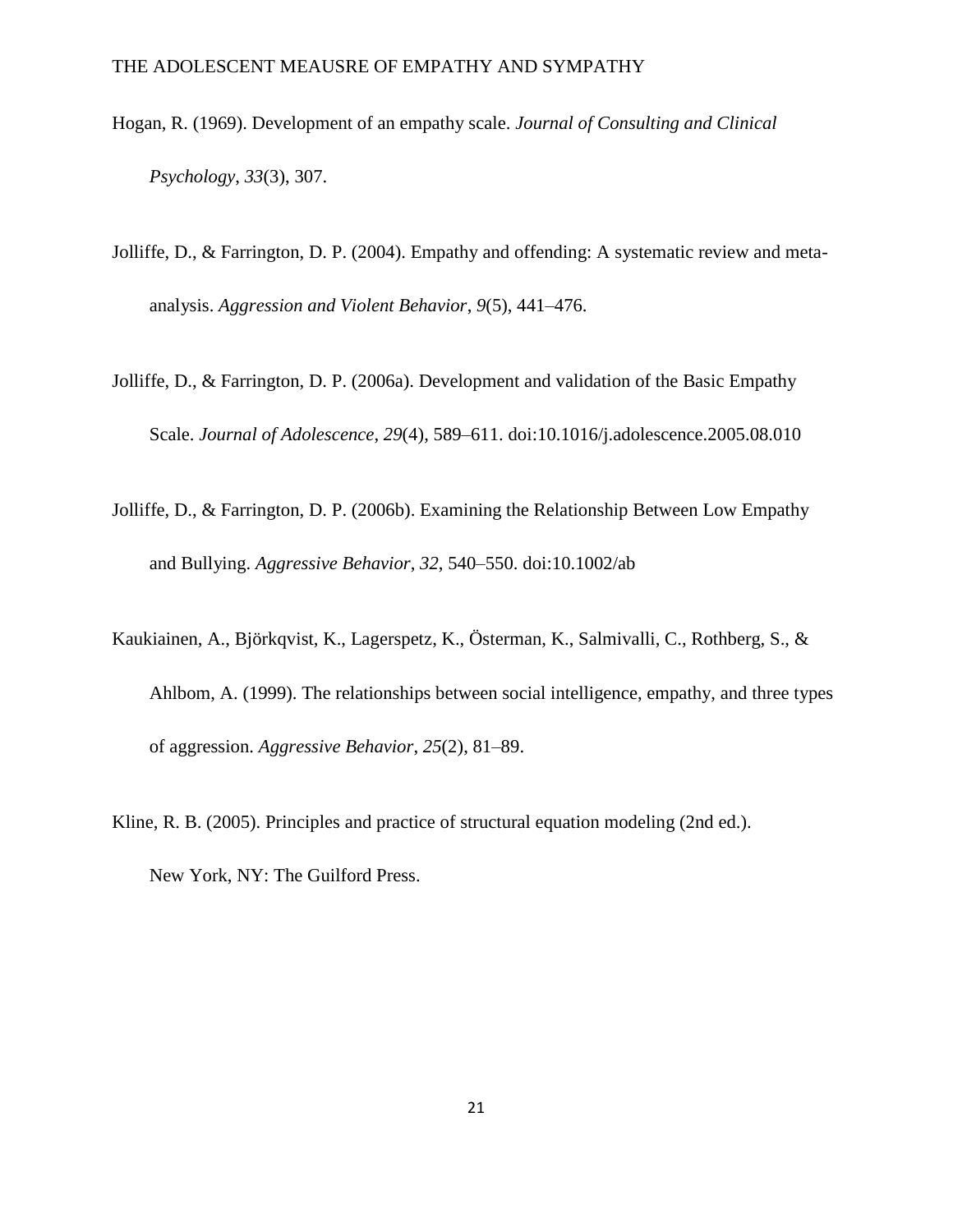- Laible, D. J. (2004). The Differential Relations of Maternal and Paternal Support and Control to Adolescent Social Competence, Self-Worth, and Sympathy. *Journal of Adolescent Research*, *19*(6), 759–782. doi:10.1177/0743558403260094
- Lennon, R., Eisenberg, N., & Strayer, J. (1987). Gender and age differences in empathy and sympathy. In N. Eisenberg & J. Strayer (Eds.), *Empathy and its development* (pp. 195–217). Cambridge University Press.
- Malti, T., Gummerum, M., Keller, M., & Buchmann, M. (2009). Children's moral motivation, sympathy, and prosocial behavior. *Child Development*, *80*(2), 442–460.
- Mares M.-L., Woodard E. (2001). Prosocial effects on children's social interactions. In D. G. Singer, J. L. Singer (Eds.), (pp. 183–205). Thousand Oaks, CA: Sage.
- Masten, C. L., Morelli, S. A., & Eisenberger, N. I. (2011). An fMRI investigation of empathy for "social pain"and subsequent prosocial behavior. *NeuroImage*, *55*(1), 381–388.
- McGinley, M., & Carlo, G. (2006). Two Sides of the Same Coin? The Relations between Prosocial and Physically Aggressive Behaviors. Journal of Youth and Adolescence, 36(3), 337–349. http://dx.doi.org/10.1007/s10964-006-9095-9.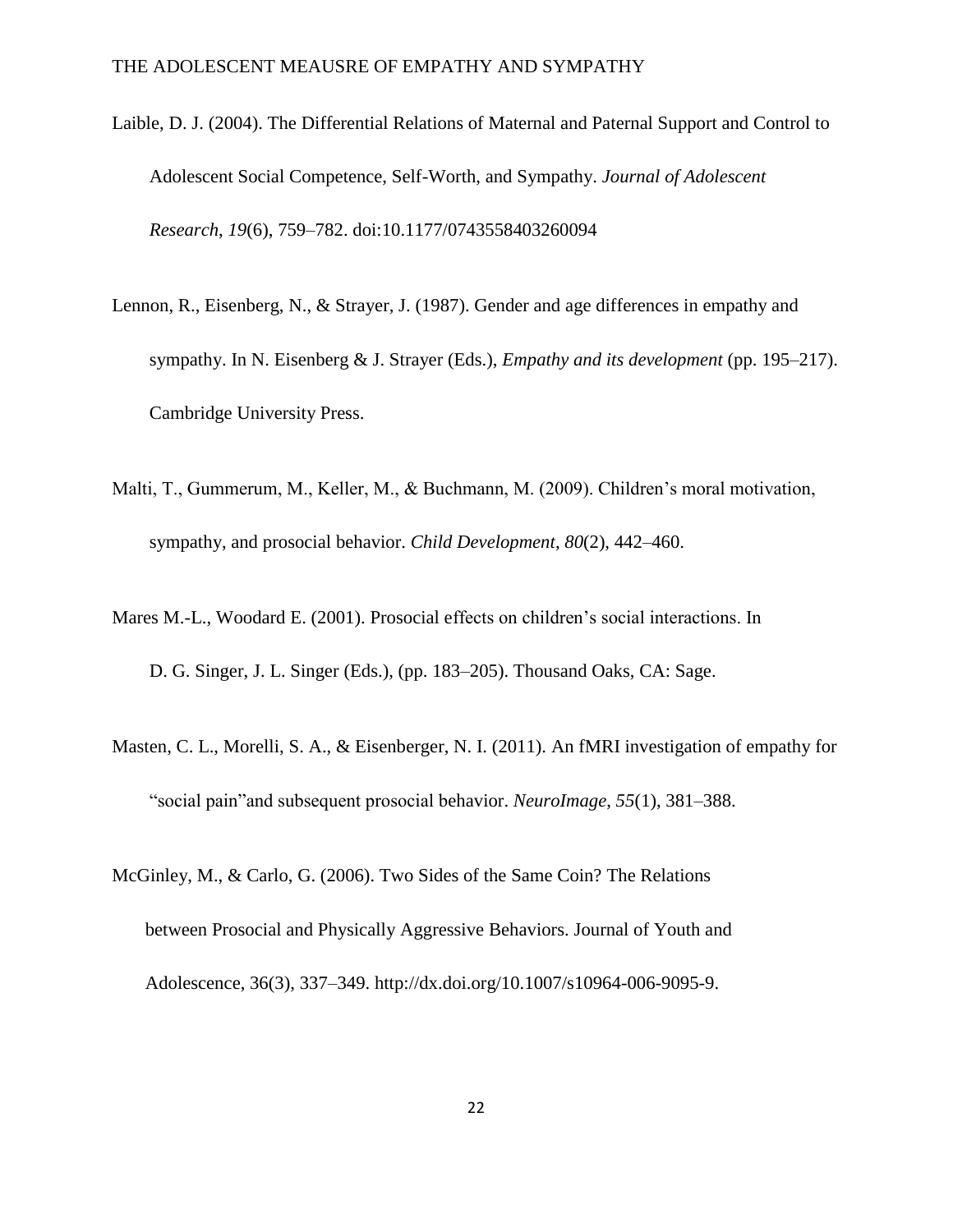McMahon, S. D., Wernsman, J., & Parnes, A. L. (2006). Understanding prosocial behavior: the impact of empathy and gender among African American adolescents. *The Journal of Adolescent Health: Official Publication of the Society for Adolescent Medicine*, *39*(1), 135– 7. doi:10.1016/j.jadohealth.2005.10.008

Mehabrian, A., & Epstein, N. (1972). A measure of emotional empathy. *Journal of Personality*, *40*(4), 525–543.

- Mestre Escriva, M. V, Samper Garcia, P., Frias Navarro, M. D., & Tur Porcar, A. M. (2009). Are women more empathetic than men? A longitudinal study in adolescence. *The Spanish Journal of Psychology*, *12*(1), 76–83. doi:10.1017/S1138741600001499
- Miller, P. A., & Eisenberg, N. (1988). The relation of empathy to aggressive and externalizing/antisocial behavior. *Psychological Bulletin*, *103*(3), 324.

*NeuroImage*, *43*(3), 571–580. doi:10.1016/j.neuroimage.2008.08.014

Nummenmaa, L., Hirvonen, J., Parkkola, R., & Hietanen, J. K. (2008). Is emotional contagion special? An fMRI study on neural systems for affective and cognitive empathy.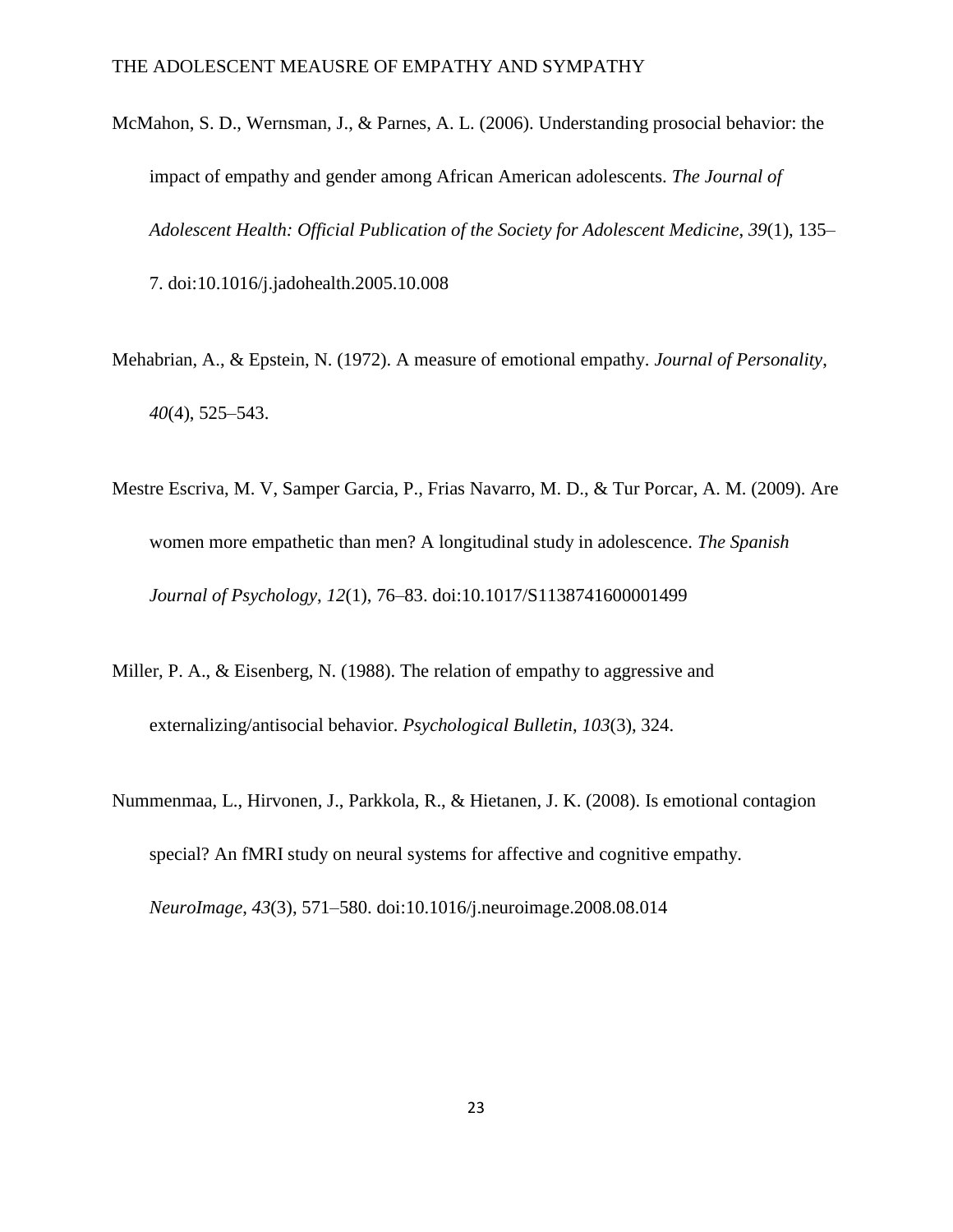- Richardson, D. R., Hammock, G. S., Smith, S. M., Gardner, W., & Signo, M. (1994). Empathy as a cognitive inhibitor of interpersonal aggression. *Aggressive Behavior*, *20*(4), 275–289. doi:10.1002/1098-2337(1994)20:4<275::AID-AB2480200402>3.0.CO;2-4
- Roberts, W., & Strayer, J. (1996). Empathy, emotional expressiveness, and prosocial behavior. *Child Development*, *67*(2), 449–470. doi:10.1111/j.1467-8624.1996.tb01745.x
- Rothbart, M. K., Ahadi, S. A., & Hershey, K. L. (1994). Temperament and social behavior in childhood. *Merrill-Palmer Quarterly: Journal of Developmental Psychology*, *40*, 21–39.
- Shamay-Tsoory, S. G., Aharon-Peretz, J., & Perry, D. (2009). Two systems for empathy: a double dissociation between emotional and cognitive empathy in inferior frontal gyrus versus ventromedial prefrontal lesions. *Brain*, *132*(3), 617–627. doi:10.1093/brain/awn279
- Stotland, E. (1969). Exploratory investigations of empathy. In L. Berkowitz (Ed.), *Advances in experimental social psychology* (Vol. 4, pp. 271–314). New York.
- Widenfelt, B. M., Goedhart, A. W., Treffers, P. D. A., & Goodman, R. (2003). Dutch version of the Strengths and Difficulties Questionnaire (SDQ). *European Child & Adolescent Psychiatry*, *12*(6), 281–289.
- Wai, M., & Tiliopoulos, N. (2012). The affective and cognitive empathic nature of the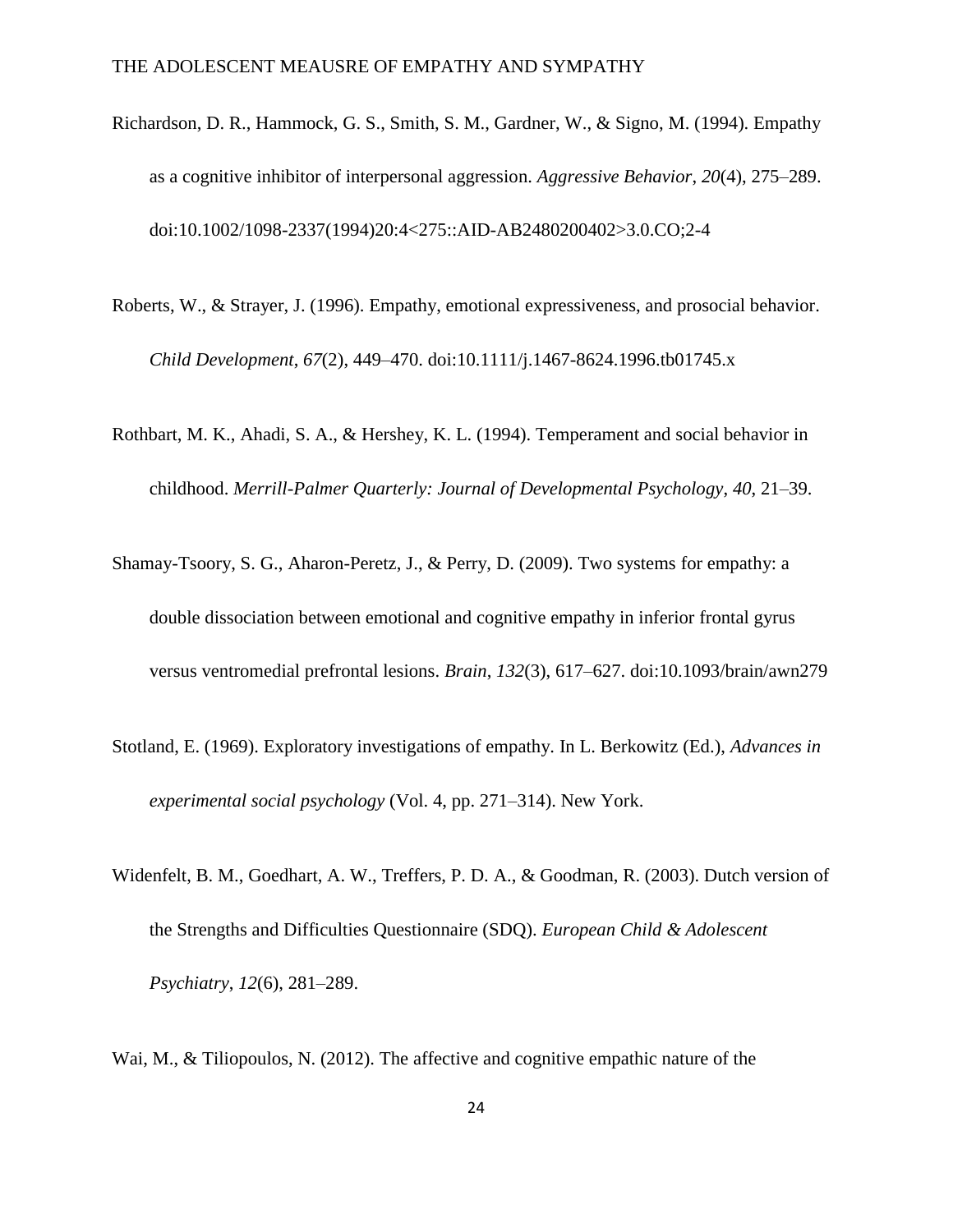dark triad of personality. *Personality and Individual Differences*, 52(7), 794–799. http://dx.doi.org/10.1016/j.paid.2012.01.008.

Yeo, L. S., Ang, R. P., Loh, S., Fu, K. J., & Karre, J. K. (2011). The role of affective and cognitive empathy in physical, verbal, and indirect aggression of a Singaporean sample of boys. *The Journal of Psychology*, 145(4), 313–330. http://dx.doi.org/ 10.1080/00223980.2011.568986.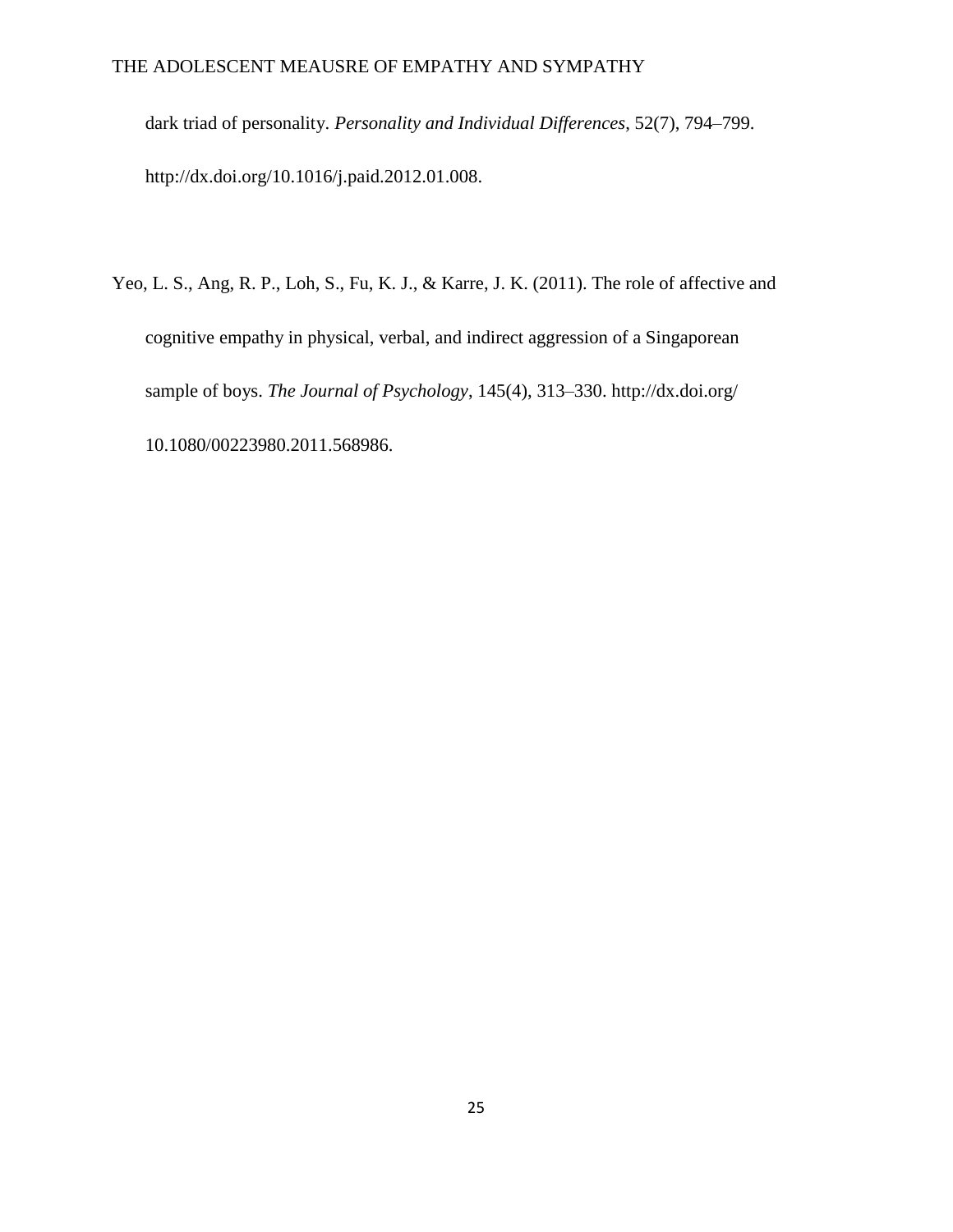# **Footnotes**

1. Given the categorical/ordinal nature of the item response options, the Exploratory Factor Analysis was also conducted in Mplus using Weighted Least Squares with Mean and Variance adjustment (WLSMV). The conclusions drawn from this analysis do not differ from the conclusions presented in the manuscript.

2. Given the categorical/ordinal nature of the item response options, the Confirmatory Factor Analyses were also performed in Mplus using Weighted Least Squares with Mean and Variance adjustment (WLSMV). The conclusions drawn from this analysis do not differ from the conclusions presented in the manuscript.